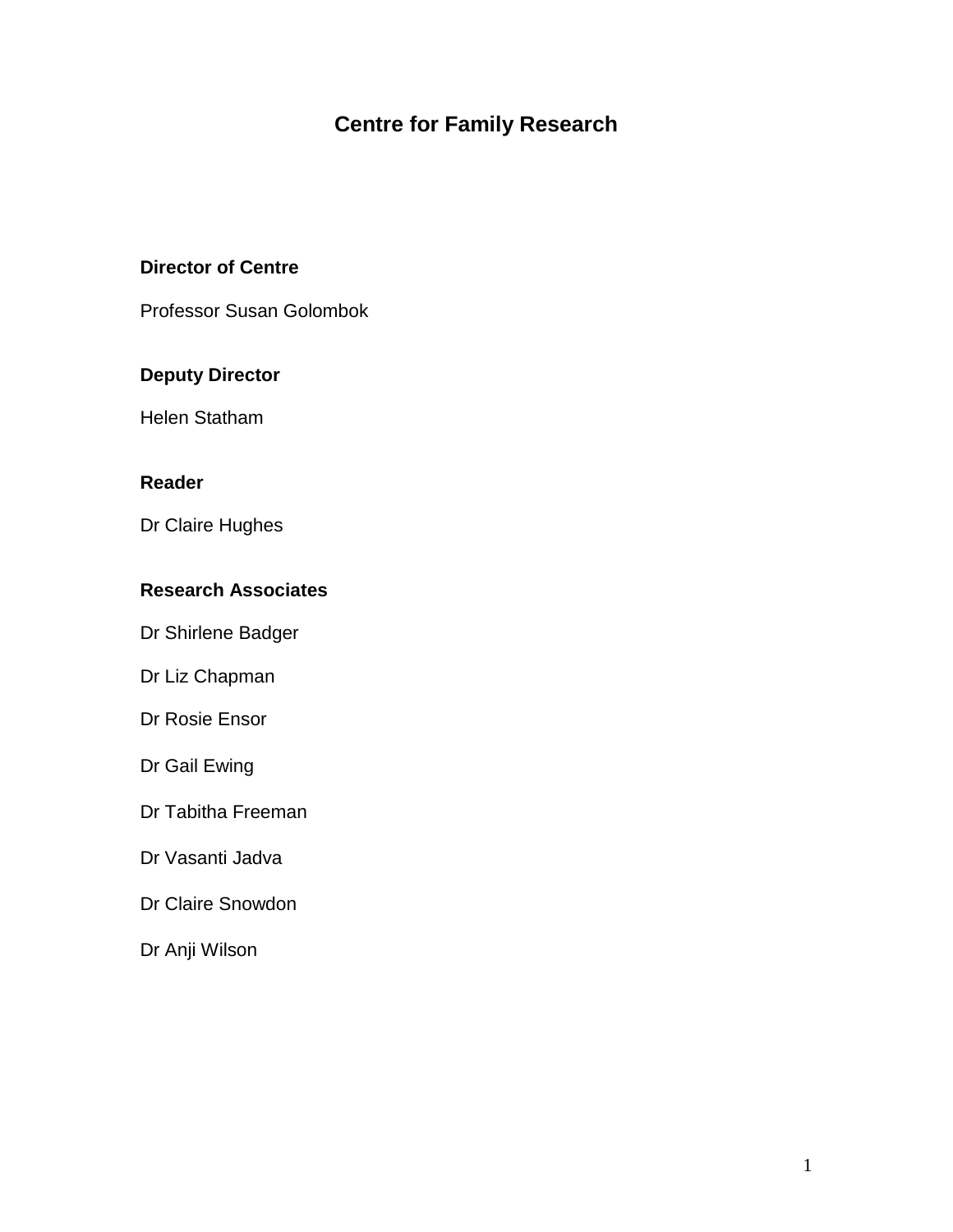### **Research Assistants**

Lauren Allen

Lucy Blake

Polly Casey

Alex Marks

Laura Mellish

Jenny Readings

#### **PhD Students**

Shirlene Badger

Lucy Blake

Polly Casey

Irenee Daly

Zeynep Gurtin -Broadbent

Martha Hart

Humera Iqbal

Tamara Kayali

Alex Marks

Gabriela Petrut

Jenny Pruefe

### **Emeritus Professor**

Professor Martin Richards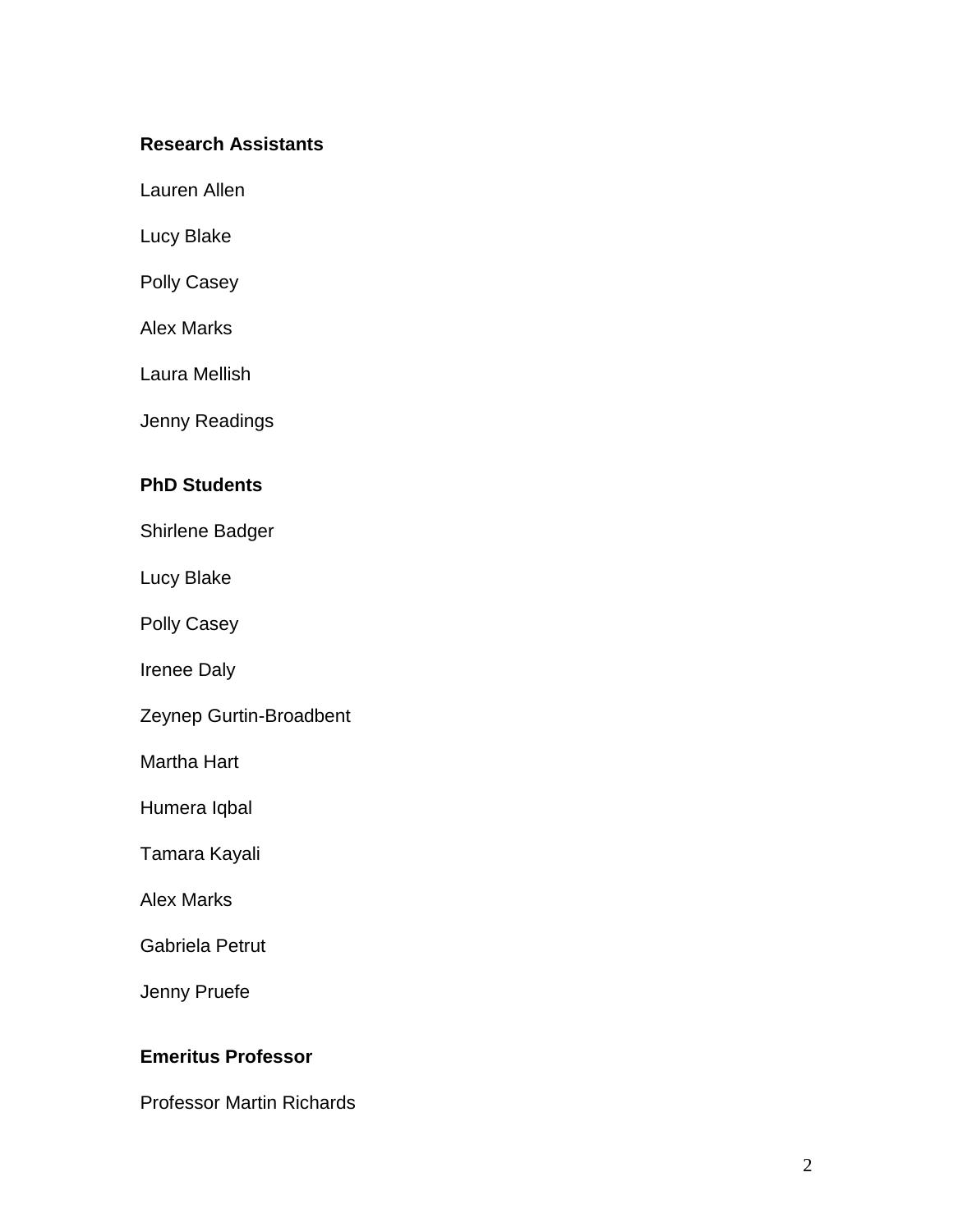### **Distinguished Associates**

Professor Judy Dunn

Professor Sir Michael Rutter

#### **Administrator and PA to the Director**

Abby Scott

#### **Administrative Assistant**

Katie Earnshaw

#### **Management Committee**

Chair: Sarah Squire (President, Hughes Hall)

Mary Griffin (Secretary)

Professor Judy Dunn (Social, Genetic and Developmental Psychiatry Centre, Institute of Psychiatry, London)

Professor Susan Golombok (Director)

Professor Michael Lamb (Faculty of Social and Political Sciences)

Mavis MacLean (Centre for Family Law and Policy, University of Oxford)

Professor Jacqueline Scott (Faculty of Social and Political Sciences)

Helen Statham (Deputy Director)

Dr Darin Weinberg (Faculty of Social and Political Sciences)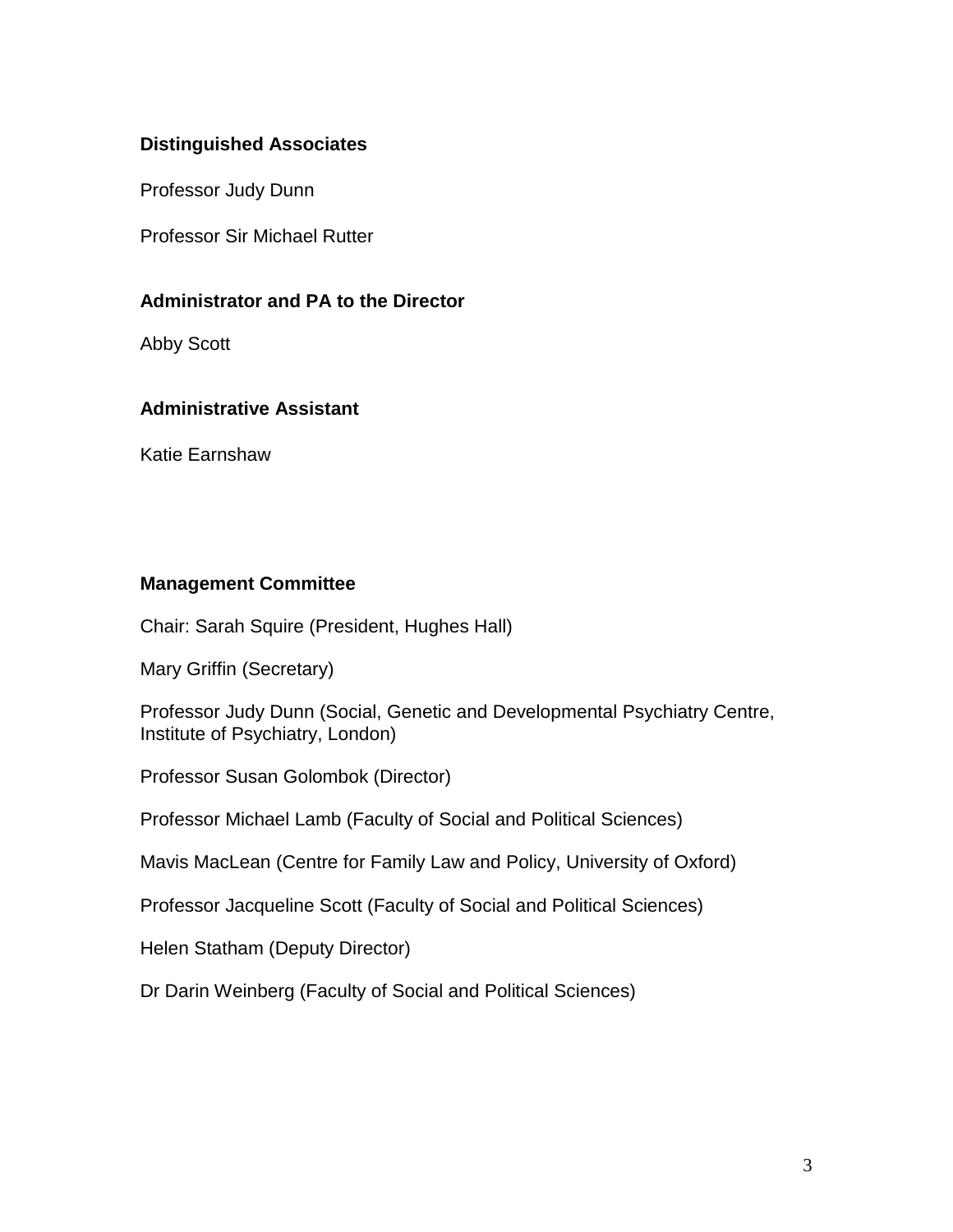The academic year at the Centre for Family Research began with the exciting news that we had won a prestigious and highly competitive Wellcome Trust Bioethics Enhancement Award. This is a new departure for the Centre, resulting from collaboration between two of our research groupings, Non-Traditional Families and Genetics, Health and Families, enabling us to build capacity in bioethics and integrate bioethical analysis with empirical research in studies of families created by assisted reproductive technologies. The project will focus particularly on gay fathers, solo mothers and donor siblings. In addition to the coapplicants from the Centre (Dr Tabitha Freeman, Professor Susan Golombok, Zeynep Gurtin Broadbent, Dr Vasanti Jadva, Professor Martin Richards, Helen Statham) we shall be joined by Professor Martin Johnson from the Department of Anatomy; the Directors of two of the largest fertility clinics in the UK (Dr Kamal Ahuja, London Women's Clinic and Dr Mike MacNamee, Bourn Hall); an international team of bioethicists from Universities in the United States (Dr Robert Klitzman, Columbia University), Belgium (Dr Guido Pennings, University of Ghent) and Switzerland (Dr Effy Vayena, University of Zurich); a psychologist (Dr Andrea Braverman, RMA New Jersey) and a lawyer (Dr Yolanda Garcia Ruiz, Valencia University). Our first task was to select two PhD students for the project and we are looking forward to John Appleby, who has a background in philosophy and bioethics, and Susanna Graham, who is medically qualified, joining us in October. The Award also allowed us to appoint a new Administrator. We are delighted to welcome Abby Scott who has calmly stepped into this role,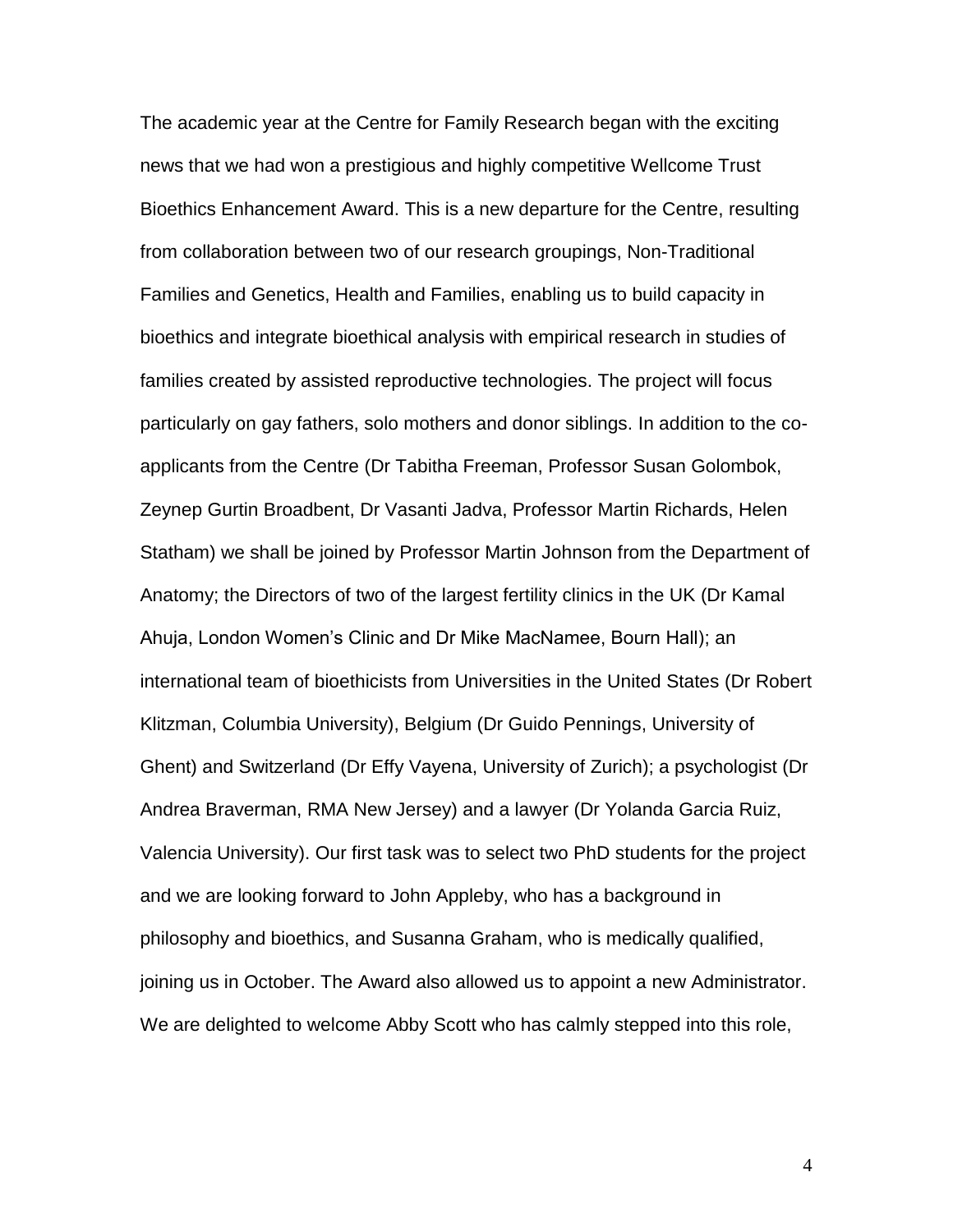taken over the day-to-day administration of the Centre and generally lightened our lives.

Another new venture has been the Centre's first study of parenting and child development in different ethnic groups, made possible by the award of a Studentship from the Laura Ashley Foundation. Humera Iqbal, the recipient of this award, has begun a study of second generation Indian and Pakistani families in the UK. This work will dovetail with the cross-cultural research being conducted by Dr Claire Hughes' team (see below). Together, these projects will add an extra dimension to the research of the Centre.

Our visiting scholars this year also brought fresh ideas. Particular thanks are due to Fauzia Shaikh, from the Department of Government at Harvard, who assisted us with the establishment of a collection of books and papers on bioethics. We also hosted two returnees, Dr Kerry Petersen from the School of Law at La Trobe University in Melbourne who was working on a book on pre-implantation genetic diagnosis and abortion and Dr Yolanda Garcia Ruiz from the University of Valencia who was writing about assisted reproduction and the law. Yasmin Ilyas, a medical student from Penang University, spent her non-clinical placement with us learning about social and ethical aspects of pre-natal diagnosis.

The Centre for Family Research Seminar Series continued to showcase a diverse range of speakers from the fields of Law "Mums, Dads, Donors and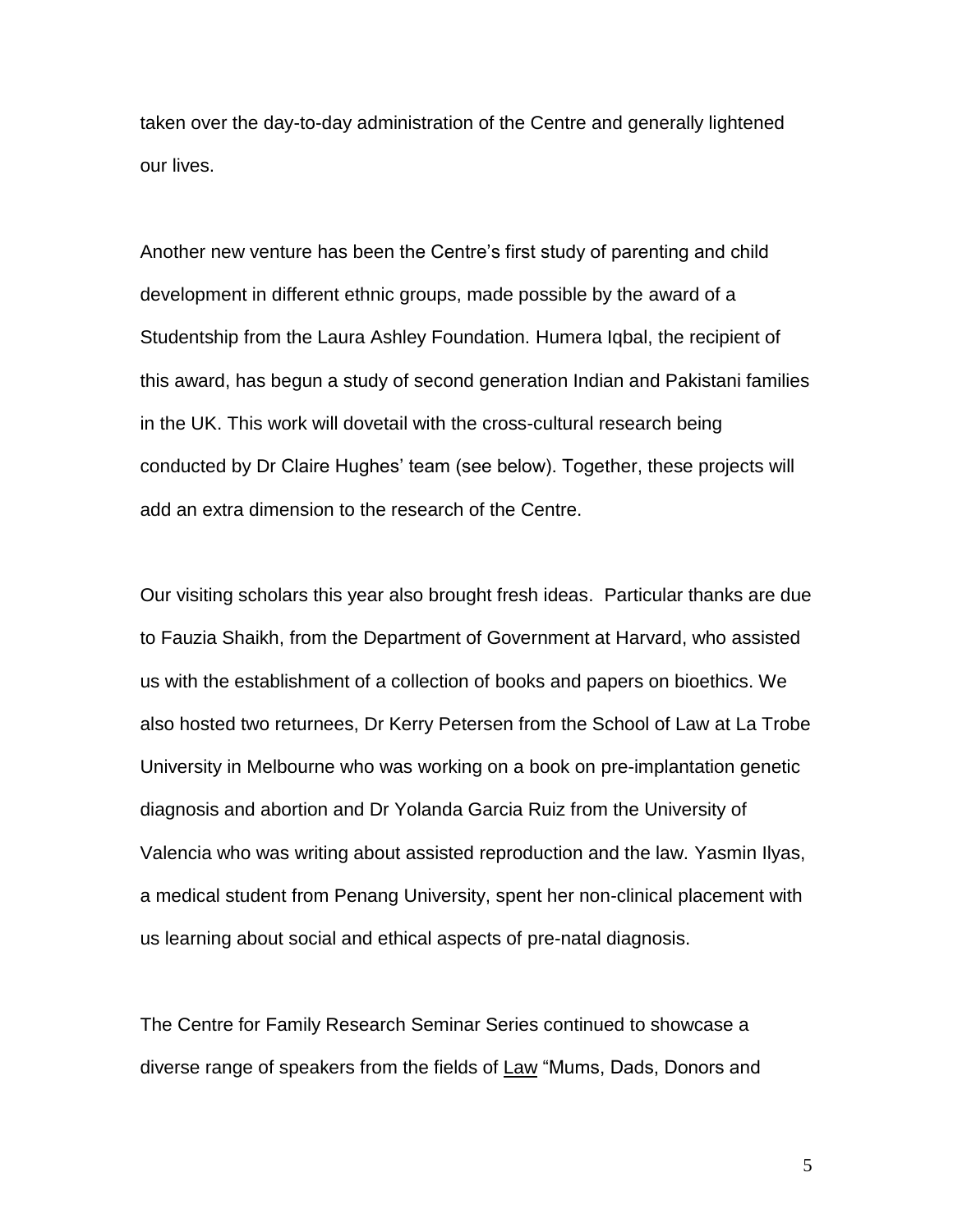Surrogates - How the law determines parenthood" Natalie Gamble, Associate of Lester Aldridge Solicitors, and "Parents in Court: the role of family advocacy" Mavis Maclean, University of Oxford; Psychology "What is it like to be a small child?" Dr Charles Fernyhough, Durham University, "A Biopsychosocial Perspective on Children's Adjustment to Adoption" Professor David Brodzinsky, Rutgers University and "Does bullying victimisation drive you crazy? New Followup findings and a virtual intervention strategy" Professor Dieter Wolke, University of Warwick; Health 'They just take these genes and fix 'em together and create a fake human': views from deaf people about genetics" Dr Anna Middleton, Cardiff University, "Parenting practices and psychological well-being in midlife: life course associations among women in the 1946 British birth cohort study" Dr Rosemary Abbott , University of Cambridge and "Choices at the end of Life: the importance of family carers" Dr. Gail Ewing, University of Cambridge; Sociology "Working At It: the practical, relational and moral aspects of sustaining fatherhood beyond couplehood" Georgia Phillip, Open University; History "Maternal Love and the Great War" Dr Michael Roper, Essex University; and Policy "Divorced from reality: how party politics has lost touch with the UK family" Dr Anastasia de Waal, Civitas.

In addition to the seminars, we continued with the series of methodology workshops first introduced last year. The focus this year was largely on MPlus, a software package for statistical modelling, thanks to an ESRC Researcher Development Initiative Award held jointly by the Department of Psychiatry, the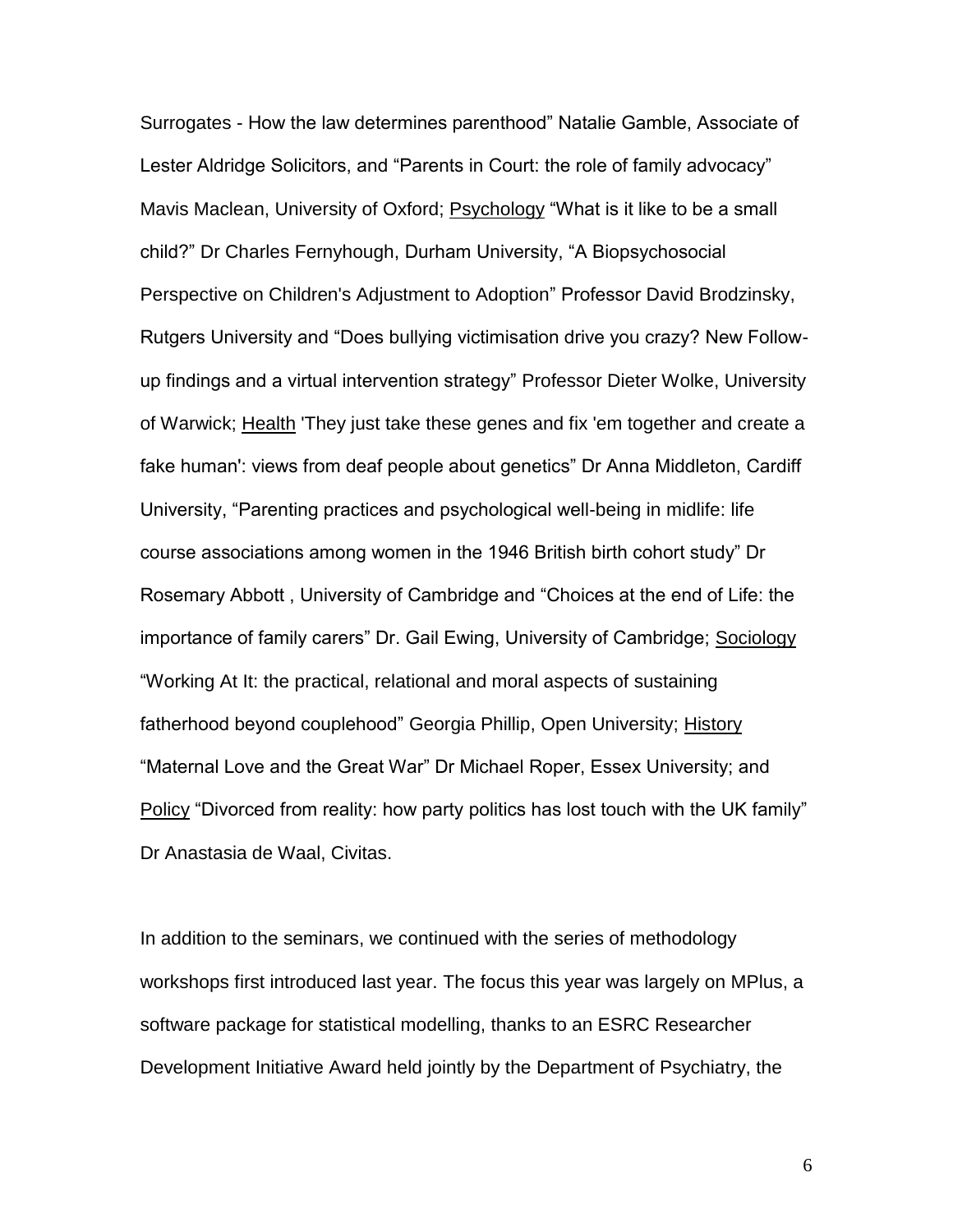Psychometrics Centre and the Centre for Family Research. Several workshops on Mplus were run by Dr Tim Croudace from the Department of Psychiatry and attended by members of the Centre, some of whom have become highly proficient. The spirits of those who are still struggling are being kept up by the support and assistance of their fellow Mplus users! In addition, a highly informative workshop on Atlas-ti, a software package for the analysis of qualitative data, was held by Dr Gail Ewing. As a result, several researchers and PhD students have attended additional training courses on qualitative data analysis. As well as learning new skills, we have been engaged in teaching others. Several members of the Centre have been involved in lecturing and supervising for Tripos papers, particularly the papers on Development and Psychopathology and The Family, and teaching on the Social and Developmental Psychology MPhil. We also ran a session for graduate students on applying for research grants.

The summer months have seen the transformation of the Tower from a cluttered and dingy set of rooms into a bright and streamlined space that will house our new projects in bioethics, assisted reproduction, ethnicity and gay father families. It is particularly pleasing that the character of this part of the building, where Rutherford famously used to bellow at his staff, has been maintained. We are most grateful to the School of Humanities and Social Sciences for making this renovation possible.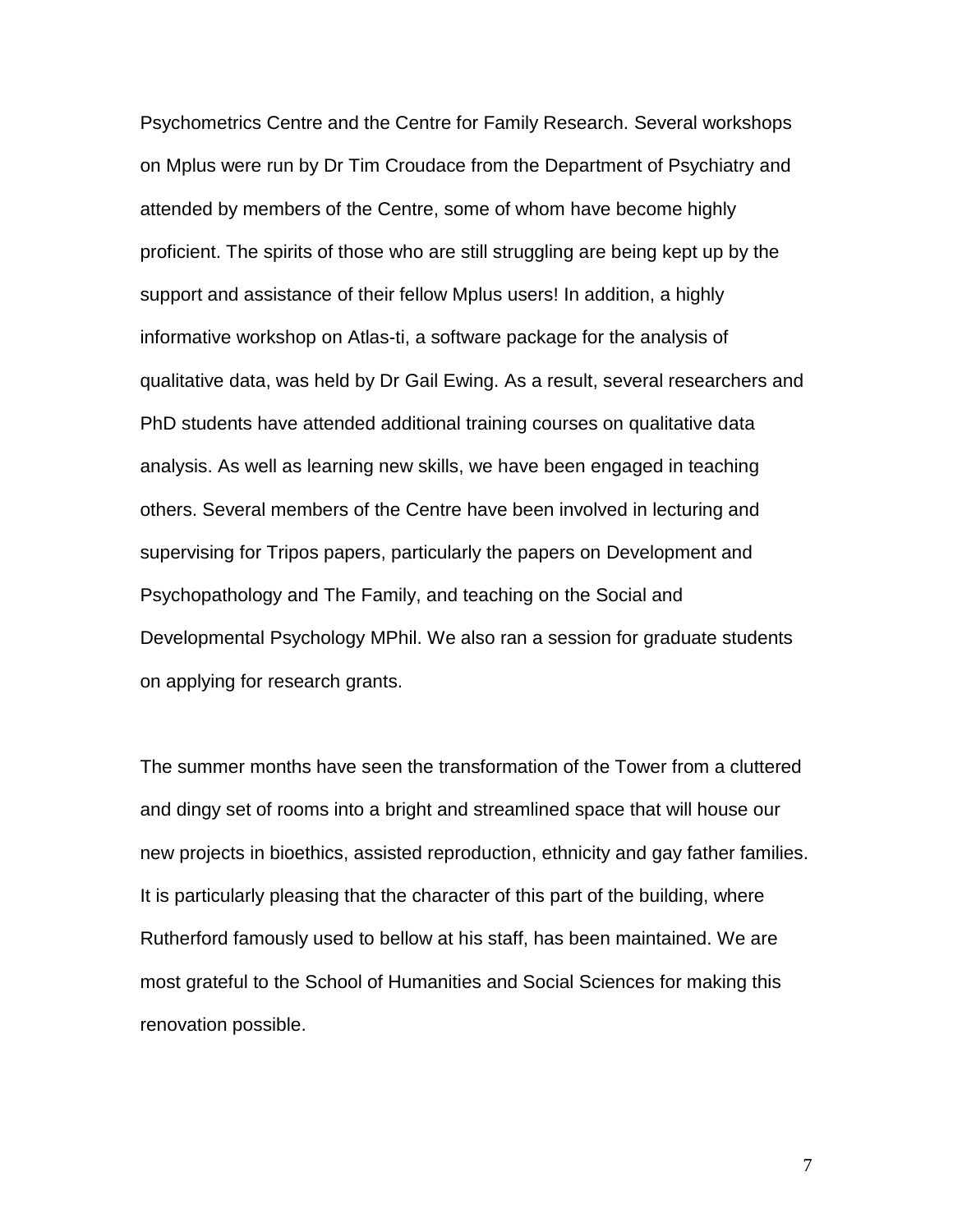The social life of the Centre has continued to revolve around 11am coffee. Cocktails at the Snug following our termly meeting, and our Christmas party at the Hotel du Vin, are also becoming Centre traditions. We are pleased to have had social as well as academic events to celebrate this year. Congratulations are due to Shirlene Badger on two counts. Firstly, for being awarded a PhD for her thesis entitled "A genetic diagnosis for obesity: social and moral experiences of the body and responsibility in childhood". Secondly, for her marriage to Ben Benstead in August. We wish them much happiness together. Shirlene has now taken up a research position at King's College, London. Dr Anji Wilson has also left us but not strayed far – to the Psychometrics Centre in the Mond Building and we are pleased that she remains a regular visitor. We have celebrated two births this year. In March, Dr Tabitha Freeman gave birth to Martha and in June Dr Vasanti Jadva gave birth to Dayna. The girls are already firm friends and look so adorable that we couldn't resist including their photo!

Professor Susan Golombok, Director, 27<sup>th</sup> October 2009.

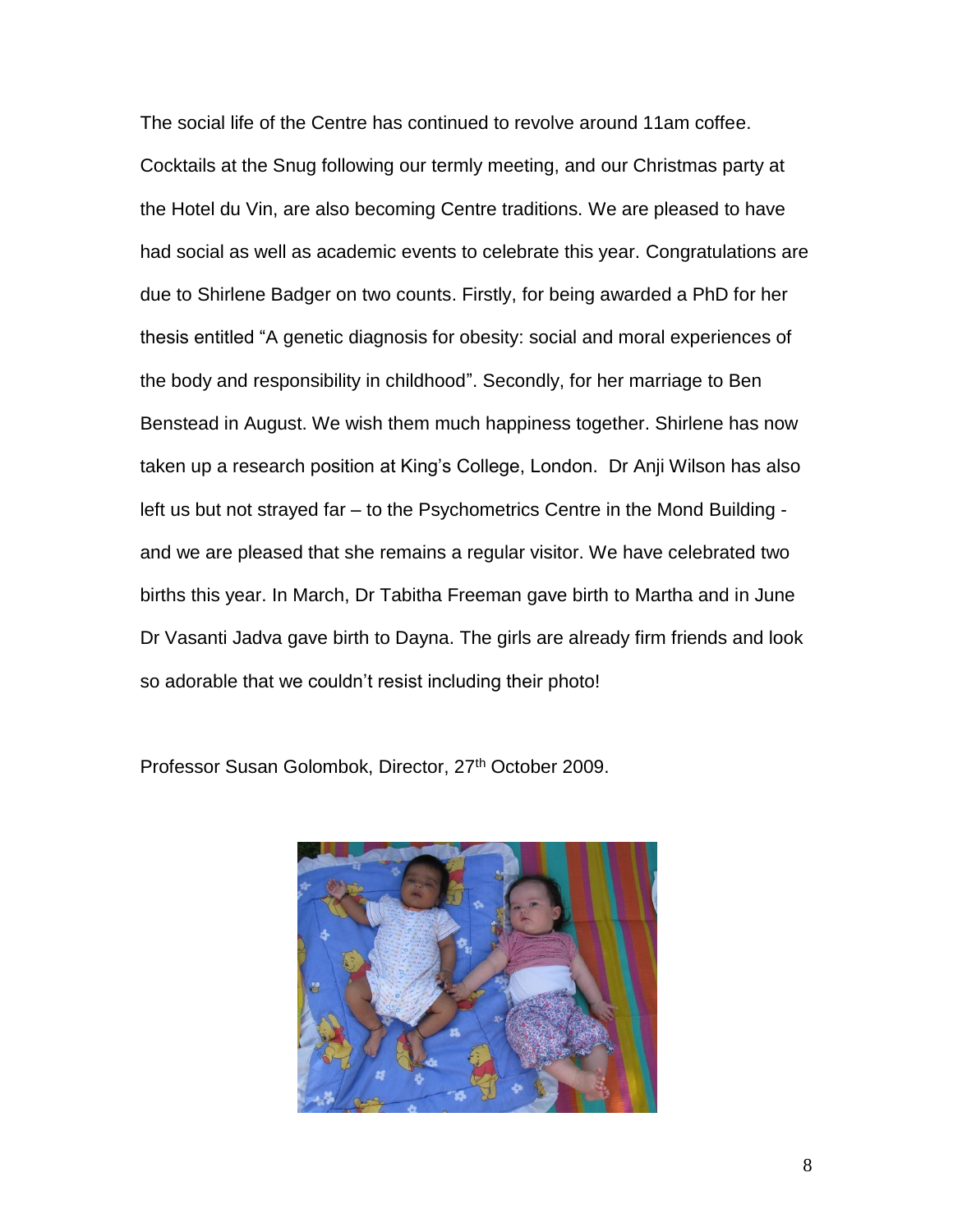#### **Non-Traditional Families**

The study of donor siblings (genetic half-siblings born through donor insemination and growing up in different families) carried out by Dr Freeman, Dr Jadva and Professor Golombok made quite an impact this year, attracting international press and radio coverage following publication of the findings. The research identified a new phenomenon whereby family relationships based on genetic connections between children are being formed across multiple family units. The study has attracted a great deal of interest from policy makers around the world as many counties are currently in the process of developing regulatory procedures and legislation regarding the release of identifying information about donors and donor siblings to donor conceived children. In the UK, the new Human Fertilisation and Embryology (2008) Act which came into force on October 1<sup>st</sup> 2009 will not only allow donor conceived individuals at age 18 to seek identifying information about their donor but also their donor siblings.

Lucy Blake, Polly Casey and Jenny Readings began data collection on the 5<sup>th</sup> phase (age 9) of their longitudinal study of children conceived by assisted reproduction. The study is focusing on children conceived by donor insemination, egg donation or surrogacy, i.e. who lack a genetic or gestational link with a parent. The coding of data from the  $4<sup>th</sup>$  phase (age 7) of the study has now been completed and data analysis is underway. Lucy, Polly and Jenny were joined this year by Laura Mellish, a psychology student from Sheffield Hallam University,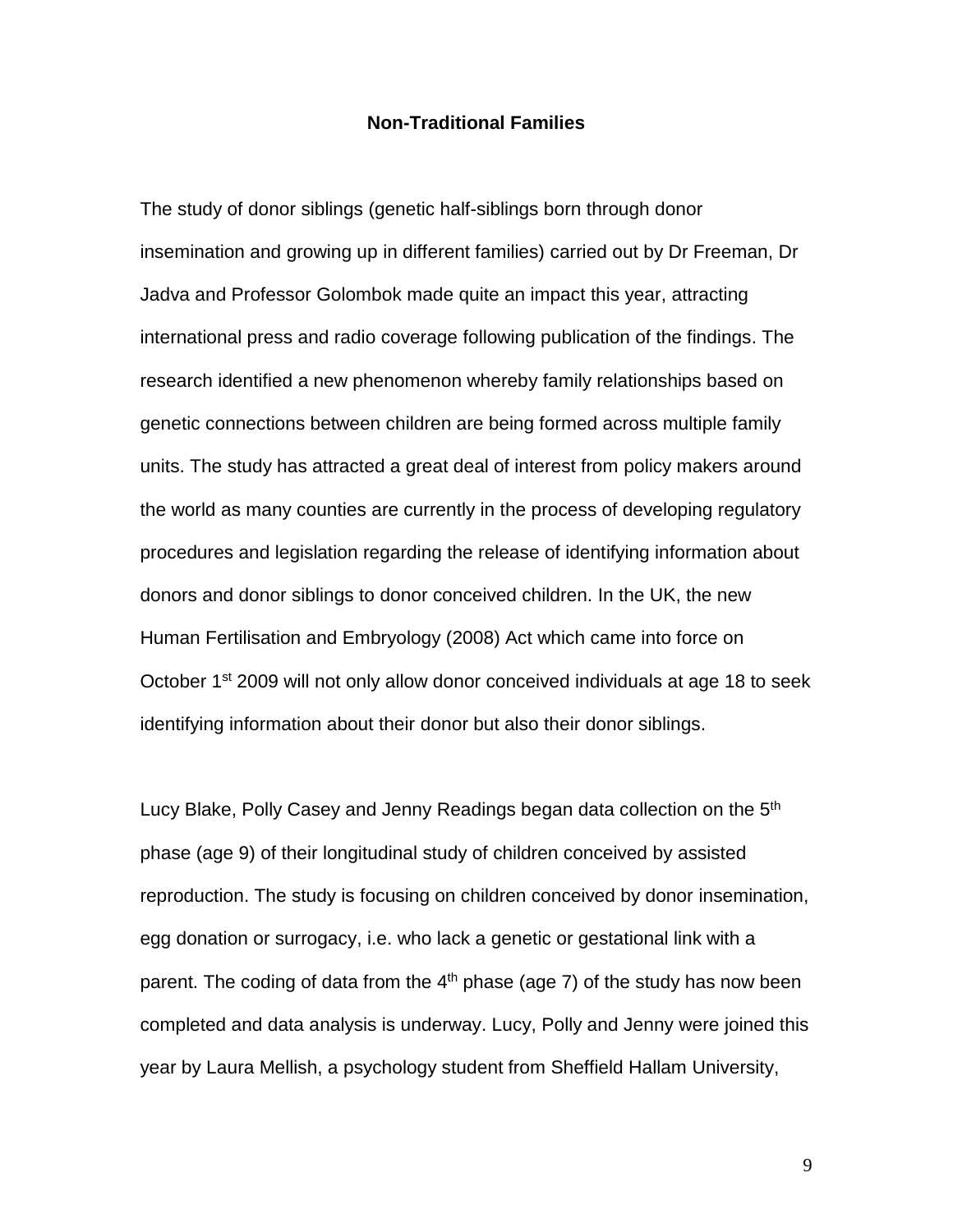who took a break from her undergraduate degree to gain experience in family research.

It has been a jet-setting year for the team. In October, they travelled to Brisbane to attend the Annual meeting of the Fertility Society of Australia. Polly delivered a prize-winning presentation "Child development and parent-child relationships in surrogacy, egg donation and donor insemination families at age 7", Dr Jadva presented findings from the donor sibling study "Offspring searching for their 'donor siblings' and donors: Motivations and Experiences" and Lucy gave a paper based on her MPhil dissertation "The test-tube baby at age 18: parent-child relationships and the psychological wellbeing of adolescents conceived by IVF." Their next destination was New York in March to be trained by Dr Miriam Steele and Professor Howard Steele at New School University on the coding of measures of parent-child interaction. In April they returned to the United States to present a poster at the Society for Research in Child Development conference in Denver.

We have also been studying a new type of single mother family – single mothers by choice. Dr Jadva, Dr Badger and Professor Golombok carried out an online survey of the motivations and experiences of women who deliberately chose single parenthood, and Dr Badger and Professor Golombok completed a study of young adults raised by single mothers from birth. A new grant from the ESRC (£351,863) has been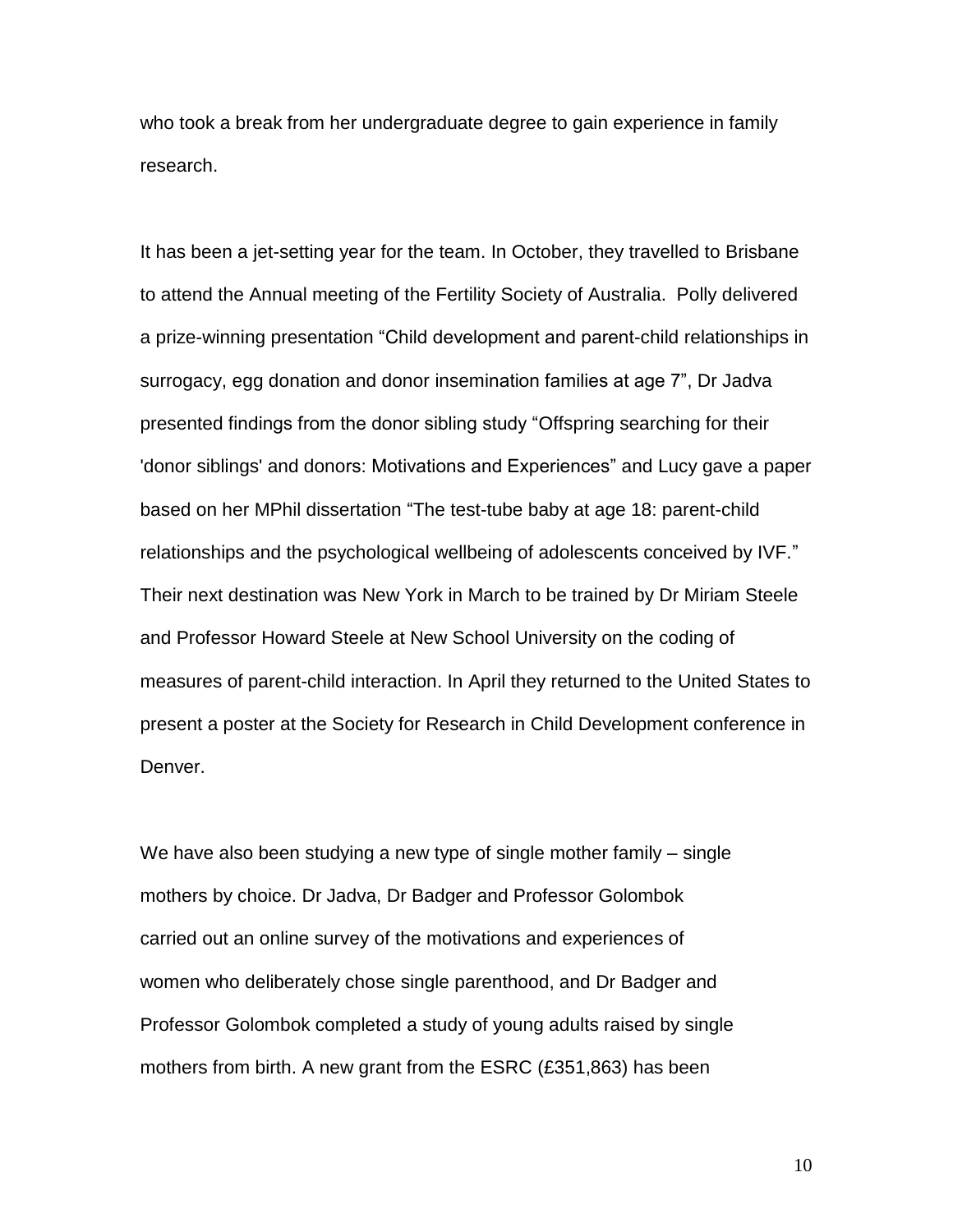awarded to Professor Golombok and Professor Lamb for a study of gay father families. The aim of the study is to obtain empirical data on children raised in gay father families, i.e. to examine families where children actually live, from birth or early infancy, with their gay fathers. The focus will be on the quality of father-child relationships and the psychological development of the child.

Professor Golombok has given a number of papers this year. These include a keynote presentation to the Family and Parenting Institute Annual Conference in London; an invited presentation to the Judicial Studies Board Family Law Seminar; a public lecture at Trinity College, Dublin; an invited presentation to the Lisbon Conference on LGBT anti-discrimination policies; the opening keynote lecture to the British Association for Adoption and Fostering Conference; an invited presentation at the Institute of Education, London; an invited paper to the Swedish Society of Medicine; an invited paper to the Annual Meeting of the Nordic Fertility Society; the opening keynote address at the Shanghai International Forum for Children; and an invited lecture at Peking University. She was also the discussant at a symposium on gay fatherhood at the Biennial Meeting of the Society for Research on Child Development and took part in a debate on gamete donation at the Royal Society of Medicine in London.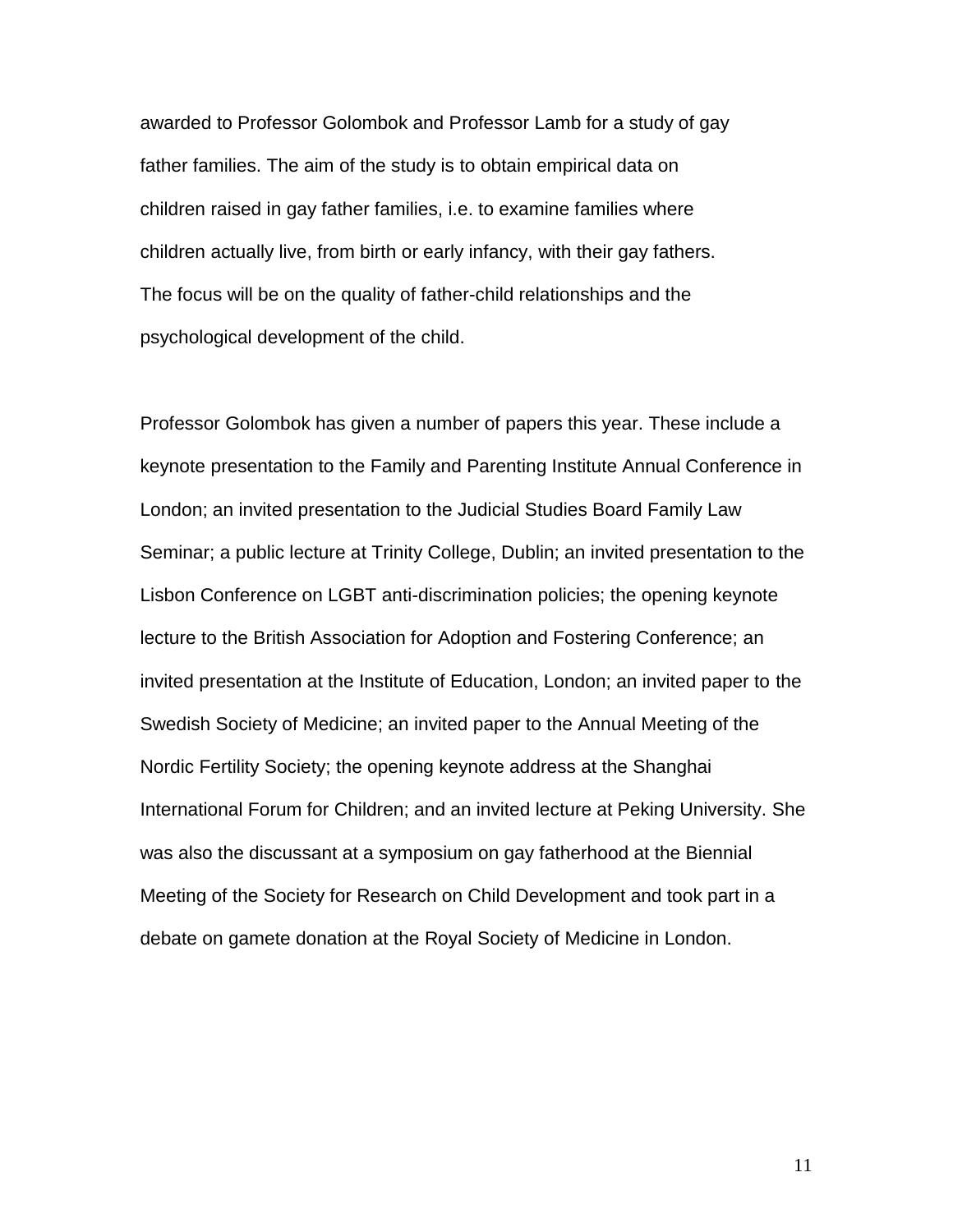#### **Early Social Development**

A key achievement for this year has been the progress that the team have made in using advanced statistical modelling methods to analyze data from the Toddlers Up study, resulting in an ESRC evaluation of the end-of-award report as 'outstanding'. Papers have been accepted by several leading journals (see publications list) and presented at this year's meetings of the Society for Research in Child Development and the Developmental Section of the British Psychological Society, as well as at an ESRC workshop on Language, Social Understanding and Developmental Psychopathology. In addition, Gabriela Petrut has begun a PhD on the role of mother-child interaction in the link between maternal depression and children's emotional regulation, both Alex Marks and Martha Hart are in the final stages of their PhD work and Dr Claire Hughes is midway through writing up a book.

Alongside this dissemination work, the team have been busy in the field, collecting data for three new studies: a cross-cultural comparison of social understanding among children in their first year at primary school (the SEAL project); a study of peer relationships, mindreading skills and social anxiety in children in the final year at primary school (the Hopes and Fears project) and an evaluation of an intervention for 10- to 12-year-old children excluded by their classmates (the HeyDaze project). Data-collection for the SEAL project is still underway in the partner countries (Japan, Australia, Italy), so it is too early to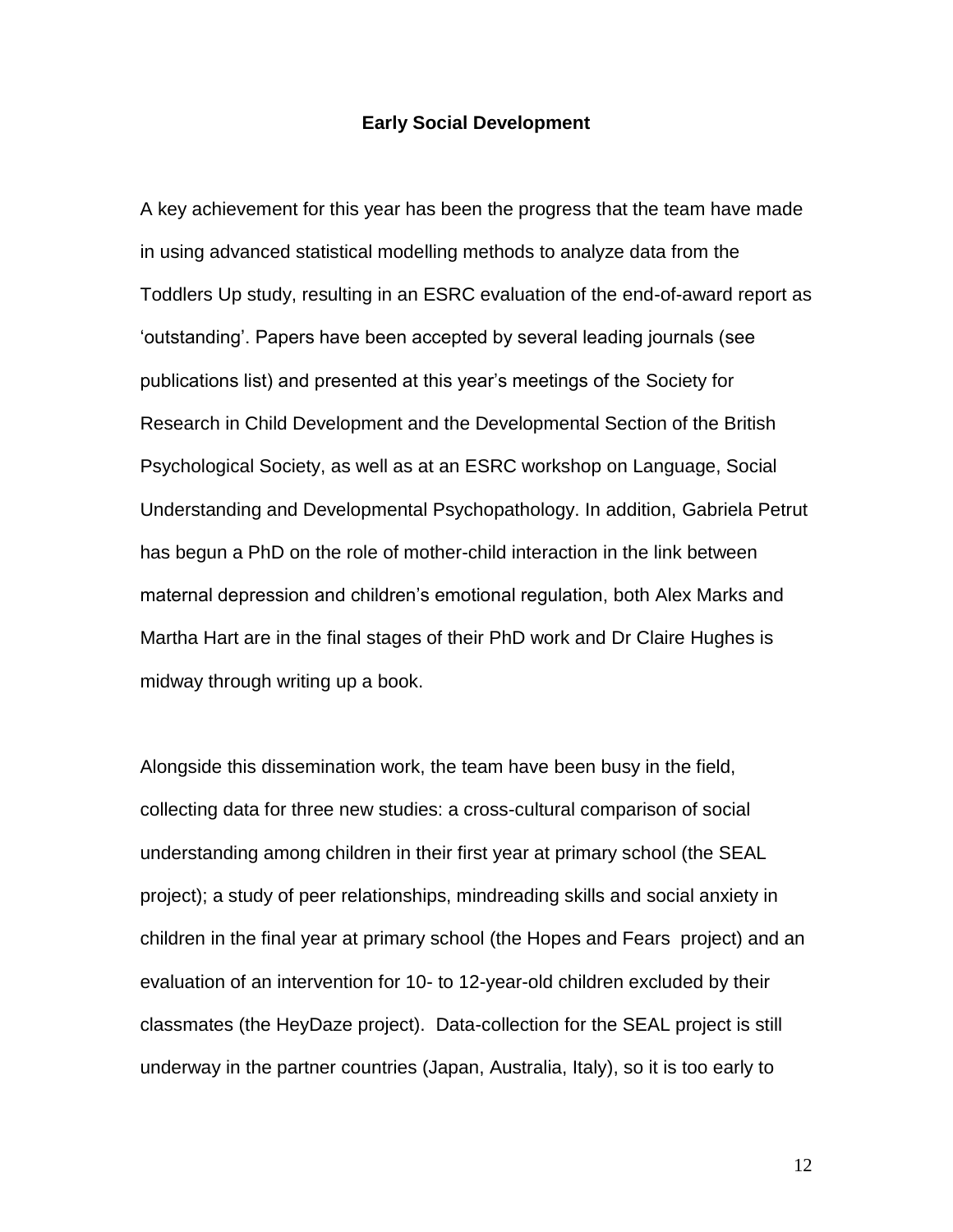report on study findings. The results from the Hopes and Fears Project were presented at the BPS Developmental meeting by one of our collaborators, Dr Serena Lecce, who is based at the University of Pavia in Italy, and who has been comparing the results from our UK studies with those from parallel studies in Italy. Here, two key findings deserve mention. First, British children show better mindreading skills than their Italian counterparts. Second, British children (aged 10 to 11) report lower levels of social wellbeing than their Italian counterparts. British and Italian children also express somewhat different kinds of worry about the transition to secondary school, with bullying and isolation being a key concern for British children and high work loads being a key concern for Italian children. We plan to follow up these findings by interviewing the children again in the coming year, when they have made the transition to secondary school.

Data collection for the Heydaze project is almost complete. Dr Rosie Ensor and Lauren Allen completed live ratings of young people's prosocial and antisocial behaviours during fortnightly City Council youth groups and collected parents' and children's questionnaire ratings of the children's social adjustment before the youth groups began, at several points throughout the year and after the youth groups ended. Preliminary analyses revealed that as the young people began to engage with their peers, they increasingly included prosocial behaviours into their existing repertoires of predominantly antisocial behaviours. We hope that this research, when complete, will demonstrate the value of community interventions for improving children's relationships with their peers at school.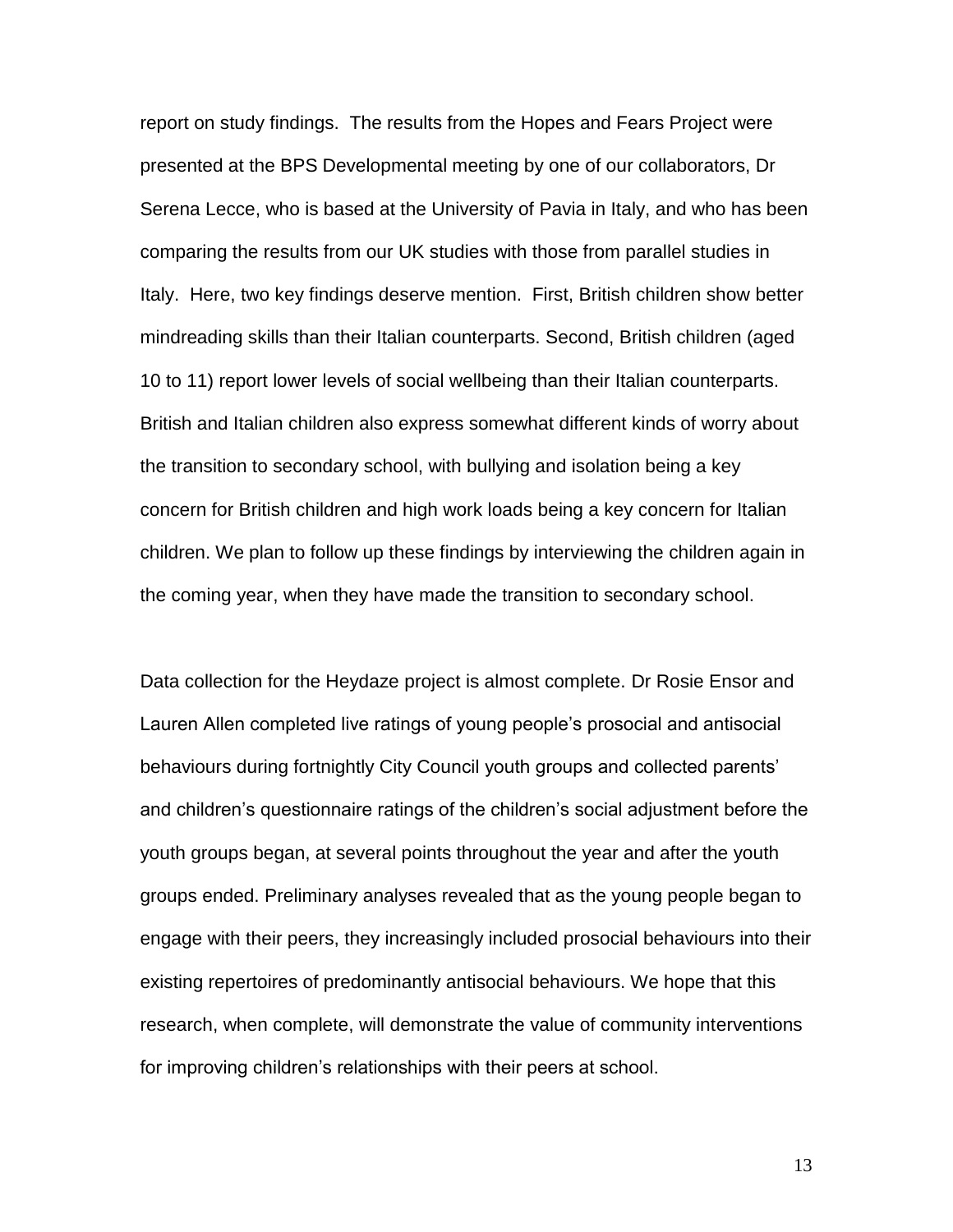#### **Genetics, Health and Families**

As with much of the research in the Centre, the work of the Genetics, Families and Health group makes important contributions to areas of policy and practice as well as having academic significance. This is true both for established researchers and new PhD students. Gail Ewing's work exemplifies this dual impact with published papers and presentations and also with input to policy forums and service providers. Current government policy is to promote patients' preferences with regards to where they die with death at home an important option. In working with some of the main providers of care at home to dying patients, Gail's work on the support needs of those family carers who play an essential role in allowing a patient to die at home has been widely recognised through her membership of: a Help the Hospices Working Group on Carers' Assessment (which produced national guidance for health professionals on identifying carer needs in the palliative setting); a Carers' Assessment Project Group which reports to the Palliative and End of Life Care Programme Board of the East of England Strategic Health Authority; and an International Task force for Family Carers within the European Association for Palliative Care.

As a result of Helen Statham's research with parents undergoing prenatal diagnosis and with obstetricians making late diagnoses she was asked to contribute to the Royal College of Obstetricians and Gynaecologists' working party reviewing professional guidance on Termination of Pregnancy for Fetal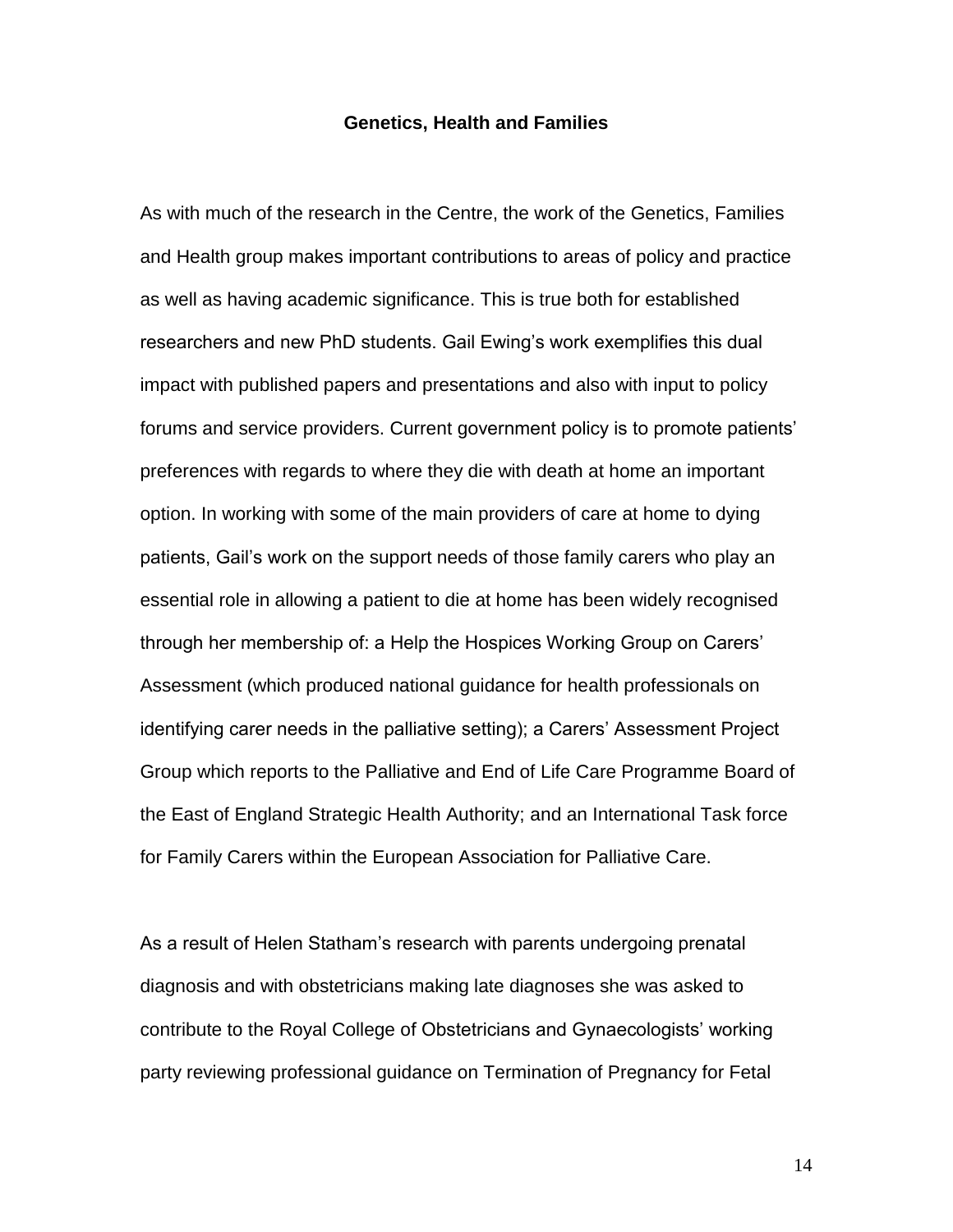Abnormality. She has been a member of a working group established by the British Association of Perinatal Medicine which has been tasked with drawing up novel guidance on palliative care in the neonatal period and is an Advisor to the organisation Antenatal Results and Choices.

Martin Richards remains as Vice Chair of the UK Biobank Ethics and Governance Council and other activities in the policy field include membership of the Human Fertilisation and Embryology Authority Ethics and Law Committee, and of the Cambridge University Hospital NHS Foundation Trust Human Tissue Management Committee. He was also an active member of the Organising Committee for the Cambridge Darwin Festival in July 2009 which saw huge numbers of people celebrating 200 years since Darwin's birth.

Current research by two PhD students is likely to have importance for future policy and clinical practice. Jenny Prufe is exploring experiences of kidney donation in families where live donation from one parent to a child is an option for consideration as opposed to waiting for a suitable kidney from a deceased donor. Similarly a clear need has been expressed in a number of meetings for the findings of Irenee Daly's study of the extent to which women make informed choices to delay childbearing.

As well as this graduate student research, our other health related research has continued in carer support in palliative care (Gail Ewing), perinatal post mortems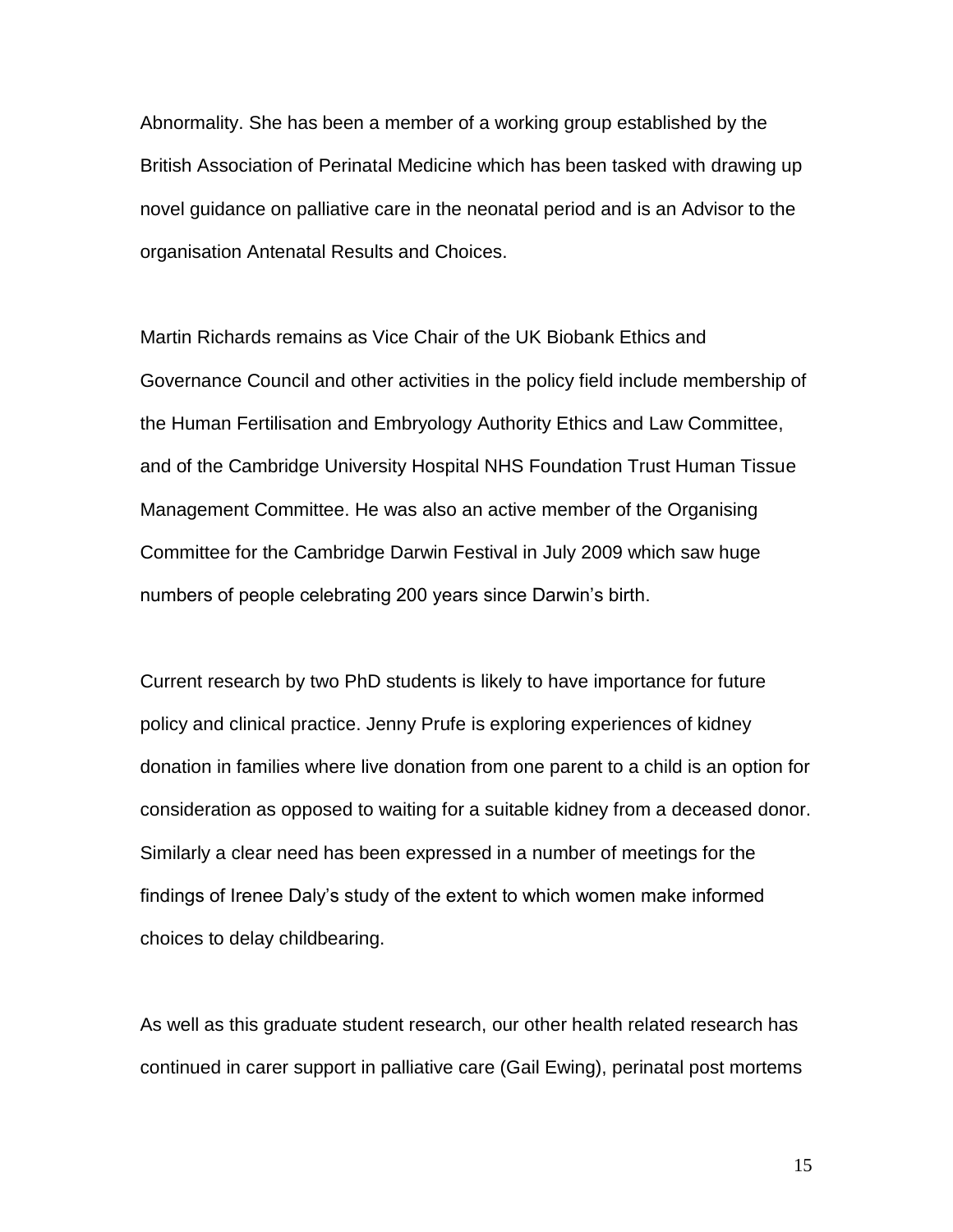and late termination of pregnancy (Helen Statham), Turkish women's experiences of infertility and the use of reproductive technologies (Zeynep Gurtin-Broadbent), identity in patients with depression (Tamara Kayali) and an innovative study in genetics which is Martin Richards' exploration of retail genetics, i.e. personal genome scans.

As well as dissemination through published papers as shown in individuals' summaries, much work has been presented in many international and national conferences and meetings over the last year. Among the highlights, Martin and Zeynep attended a Wellcome History of Medicine workshop entitled 'From Generation to Reproduction' in Ischia, Italy. This intensive and stimulating workshop proved to be an amazing opportunity to develop contacts with scholars interested in reproduction from across the world. Gail presented work at many of the hospice at home services around England where she has worked, as well as at the European Association for Palliative Care in Vienna, and Helen at an International Conference in Frankfurt where the book arising from the European study 'Ethical Dilemmas in Genetic Diagnosis' was launched. Jenny presented findings from her M Phil at an Organ Donation Congress in Berlin; and Irenee has presented the early findings of her research in Cambridge.

Members of the group have engaged in many successful collaborations with other research institutions. Gail and Helen both work with service providers and also with other researchers in Manchester and Newcastle respectively. Zeynep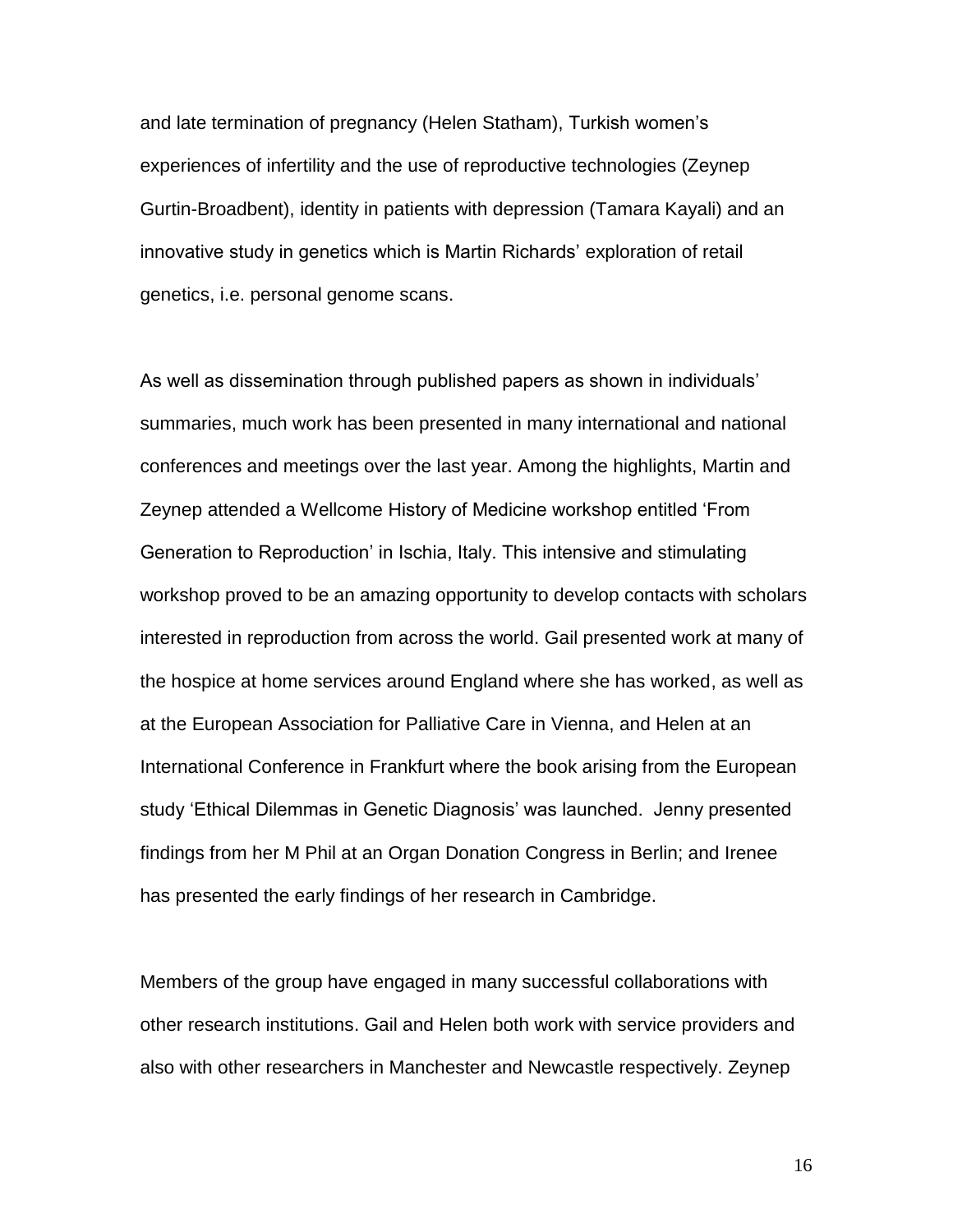spent time on an ESRC Overseas University Visit as a Visiting Scholar at the European Ethnology Department of Humboldt University, in Berlin, Germany. Martin was a Visiting Fellow at the ESRC Genomics Forum in Edinburgh.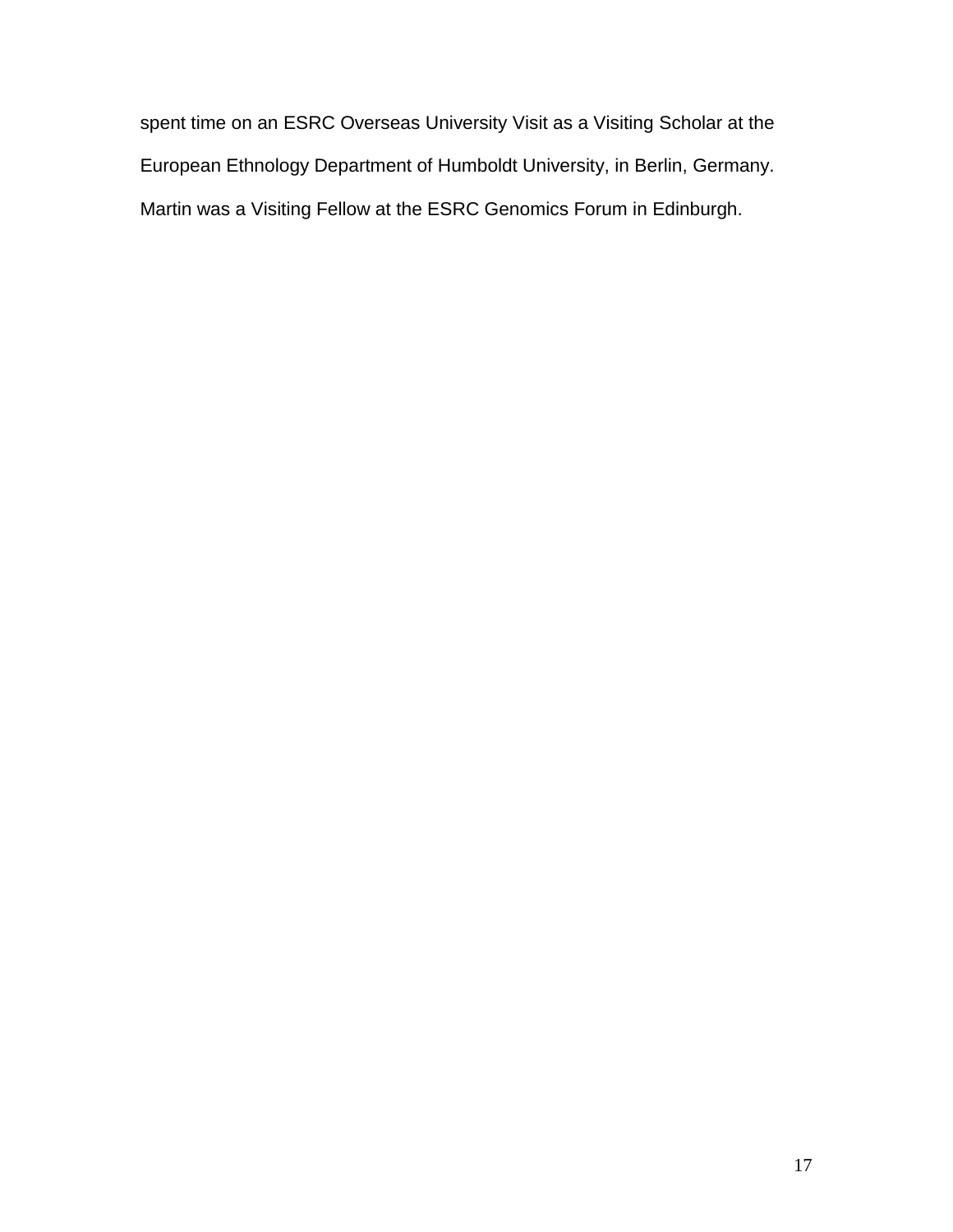### **PUBLICATIONS**

#### **Lucy Blake**

Golombok, S., Owen, L., Blake, L., Murray, C. & Jadva, V.(2009). Parent-child relationships and the psychological well-being of 18-year-old adolescents conceived by in vitro fertilisation. *Human Fertility*, 1742-8149, 12 (2), 63-72

#### **Dr Rosie Ensor**

Hughes, C., Ensor, R., Wilson, A. & Graham, A. (in press). Tracking Executive Function Across the Transition to School: A Latent Variable Approach. To appear in *Developmental Neuropsychology.*

Hughes, C. Mark, A., Ensor, R. & Lecce, S. (in press). A Longitudinal Study of Conflict and Inner State Talk in Children's Conversations with Mothers and Younger Siblings. To appear in *Social Development.*

Hughes, C. & Ensor, R. (in press). Do Early Social Cognition and Executive Function Predict Individual Differences in Preschoolers' Prosocial and Antisocial Behavior? To appear in Self and Social Regulation: Exploring the Relations between Social Interaction, Social Cognition and the Development of Executive Functions*.* Edited by B. Sokol, J. Carpendale, X. Iarocci, U. Muller & Y. Young. Oxford: OUP.

Ensor, R. & Hughes, C. (in press). With a little help from my friends: Maternal social support, via parenting, promotes willingness to share in preschoolers born to young mother. To appear in *Infant and Child Development.*

Ensor, R., Spencer, D. & Hughes, C. (in press). 'You feel sad?' Emotion Understanding Mediates Predictors of Prosocial Behaviour: Findings from 2-to 4 years. To appear in *Social Development.*

Hughes, C. & Ensor, R. (2009). How do families help or hinder the emergence of early executive function. *New directions for Child and Adolescent Development.* Special Issue on Social Interaction and the Development of Executive Function, 123, 35-50.

Hughes, C., & Ensor, R. (2009). Independence and Interplay Between Maternal and Child Risk Factors for Preschool Problem Behaviors? *International Journal of Behavioral Development,* 33, 1-11.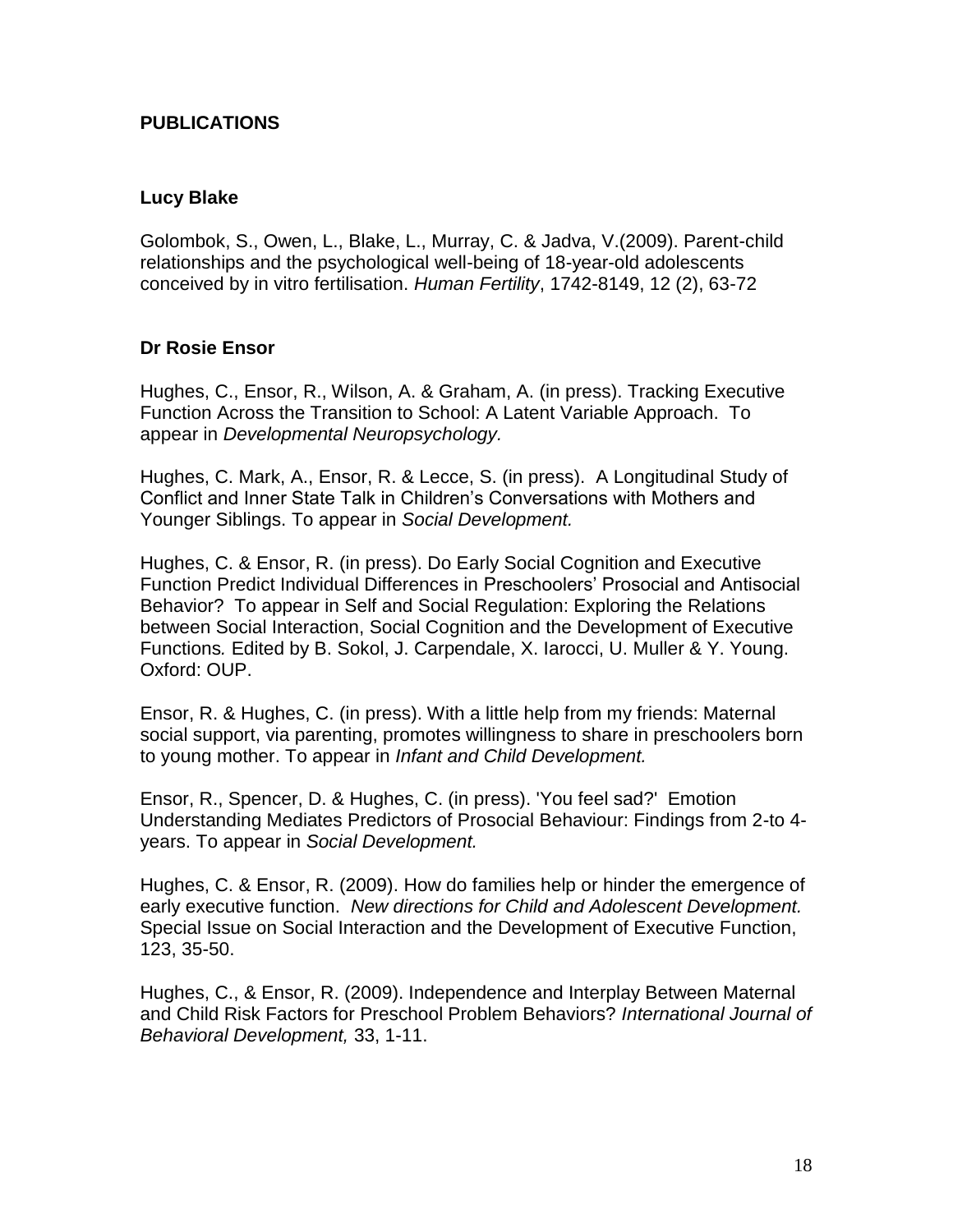Hughes, C. & Ensor, R (2008). Social cognition and disruptive behaviour disorders in young children: families matter. To appear in Social cognition and developmental psychopathology. Edited by C. Sharp, P. Fonagy, & I. Goodyer. Oxford: OUP, pp115-140.

Ensor, R. & Hughes, C. (2008). Content or Connectedness? Mother-Child Talk and Early Social Understanding, *Child Development, 79,* 201-216.

Hughes, C. & Ensor, R. (2008). Does Executive Function Matter for Preschoolers' Problem Behaviors? *Journal of Abnormal Child Psychology, 36*, 1- 14.

### **Dr Gail Ewing**

Griffiths J, Ewing G and Rogers M. "Moving swiftly on": psychological support provided by District Nurses to patients with palliative care needs. Paper submitted to *Cancer Nursing*.

Farquhar, M., Ewing, G., Higginson I.J. & Booth, S. The experience of using the SEIQoL-DW with patients with advanced chronic obstructive pulmonary disease (COPD): issues of process and outcome. Paper submitted to *Quality of Life Research*.

Ewing, G., Farquhar, M. & Booth, S. (2009). Delivering palliative care in an acute hospital setting; views of referrers and specialist providers. *Journal of Pain and Symptom Management*, 38 (3), 327-340.

Grande, G. & Ewing, G. (2009). Informal carer bereavement outcome: relation to quality of end of life support and achievement of preferred place of death. *Journal of Palliative Medicine*, 23, 248-256.

Ewing, G. & Booth, S. (2008). Patient and carer perspectives of palliative care in an acute hospital setting. *Palliative Medicine*, 22, 593. (Abstract).

Grande, G. & Ewing, G. (2008). Death at home unlikely if informal carers prefer otherwise: implications for policy. *Palliative Medicine*, 22, 971-972.

### **Dr Tabitha Freeman**

Jadva, V., Freeman, T., Kramer, W. & Golombok, S. (2009 *in press*). Offsprings' experiences of searching for and contacting their donor siblings and donor. Reproductive BioMedicine Online.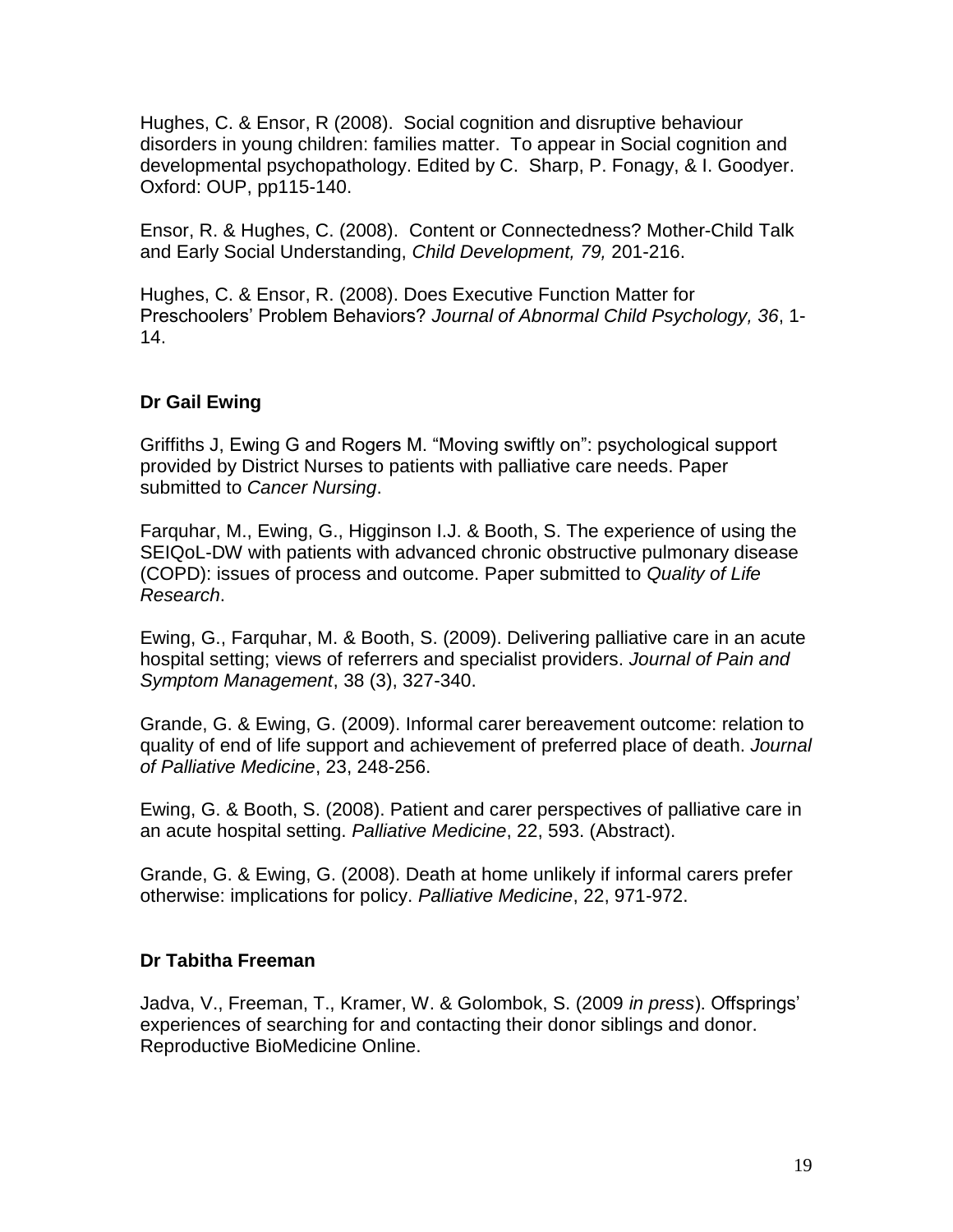Jadva, V., Freeman, T., Kramer, W. & Golombok, S. (2009). The experiences of adolescents and adults conceived by sperm donation: comparisons by age of disclosure and family type. Human Reproduction, 24, 1909-1919.

Freeman, T., Jadva, V., Kramer, W. & Golombok, S. (2009). Gamete donation: parents' experiences of searching for their child's donor siblings and donor. Human Reproduction, 24 (3), 505-516.

Freeman, T. (2008). Psychoanalytic concepts of fatherhood: patriarchal paradoxes and the presence of an absent authority. Studies in Gender and Sexuality, 9 (2), 113-139.

Freeman, T. (2008). Report on the Frontiers Network of Excellence Equality and Diversity Survey 2007. Frontiers Gender Awareness Group, European Commission.

#### **Professor Susan Golombok**

Jadva, V., Badger, S., Morrisette, M. & Golombok, S. (in press). "Mom by choice, single by life's circumstance…." Findings from a large scale survey of the experiences of women who are 'single mothers by choice'. To appear in *Human Fertility*.

Jadva, V., Freeman, T., Kramer, W. & Golombok, S. (in press). Offspring's experiences of searching and contacting their donor siblings and donor. To appear in *Reproductive BioMedicine Online.*

Golombok, S. & Badger, S. (in press) Children raised in fatherless families from infancy: A follow-up of children of lesbian and single heterosexual mothers in early adulthood. To appear in *Human Reproduction*.

Golombok, S. (in press) Why I study lesbian families. To appear in LGBTQ Psychologies: Themes and perspectives. Edited by In S. Ellis, V. Clarke, E. Peel & D. Riggs. Cambridge, Cambridge University Press.

Pasterski, V., Golombok, S. & Hines, M. (in press). Sex differences in social development. In P. Smith & C. Hart (eds) Blackwell Handbook of Childhood Social Development. 2<sup>nd</sup> Edition. Blackwell, Oxford.

Golombok, S. & Tasker, F. (in press). Do parents influence the sexual orientation of their children? To appear in Speaking of sexuality: Interdisciplinary readings (third edition). Edited by J.K. Davidson, N.B. Moore & T.D. Fisher. Oxford: Oxford University Press.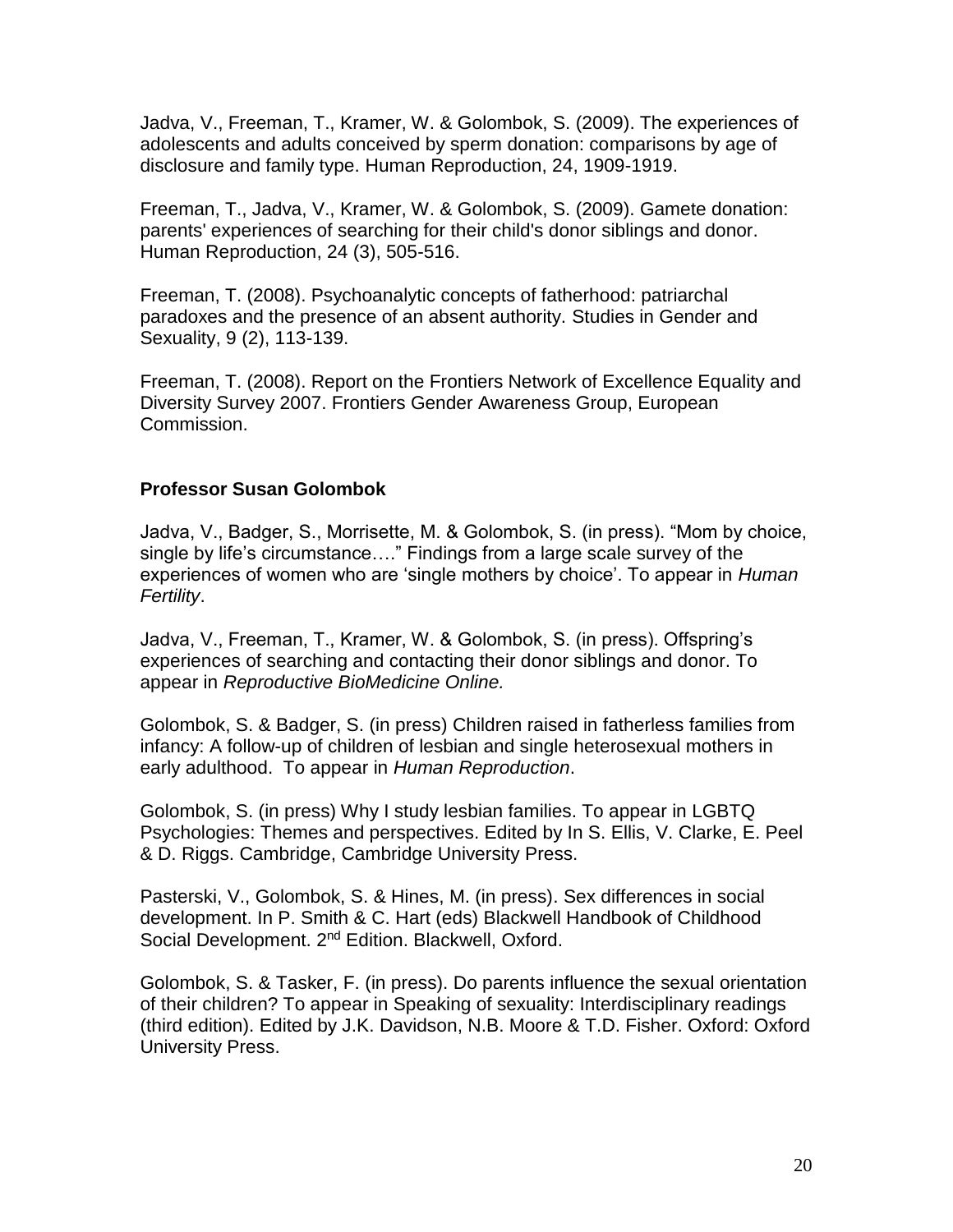Golombok, S. & Tasker, F. (in press). To appear in Gay Fathers: The role of the father in child development. Edited by M. Lamb. Hoboken NJ: John Wiley & Sons.

Golombok, S. (in press). Children in new family forms. To appear in Psychology: The science of mind and behaviour 6th Edition. Edited by R. Gross. London: Hodder Education.

Freeman, T., Jadva, V., Kramer, W. & Golombok, S. (2009). Gamete donation: Parents' experiences of searching for their child's donor siblings and donor. *Human Reproduction*, 24 (3), 505-516.

Golombok, S., Owen, L., Blake, L., Murray, C & Jadva, V. (2009). Parent-child relationships and the psychological well-being of 18-year-old adolescents conceived by *in vitro* fertilisation. *Human Fertility*, 12 (2), 63-72.

Jadva, V., Freeman, T., Kramer, W. & Golombok, S. (2009). The experiences of adolescents and adults conceived by sperm donation: Comparisons by age of disclosure and family type. *Human Reproduction*, 24 (8), 1909-1919.

Owen, L. & Golombok, S. (2009) Families created by assisted reproduction: Parent-child relationships in late adolescence. Journal of Adolescence, 32, 835- 848.

Rust, J. & Golombok, S. (2009). Modern Psychometrics (3rd Edition). London: Routledge.

Golombok, S. (2009). Anonymity – or not – in donation of gametes and embryos. In Individual freedom, autonomy and the state. Edited by E. Jackson, S. Day Sclater, F. Ebtehaj & M. Richards. Oxford, Hart.

Golombok, S. & Rust, J. (2009). Manual of the Pre-School Activities Inventory. London: Pearson Assessment.

Golombok, S. (2009) One on One with Susan Golombok. *The Psychologist*, 22 (8), 728.

Golombok, S., Rust, J., Zervoulis, K., Croudace, T., Golding, J. & Hines, M. (2008). Developmental trajectories of sex-typed behaviour in boys and girls: A longitudinal general population study of children aged 2.5-8 years. *Child Development*, 79, 1583-1593.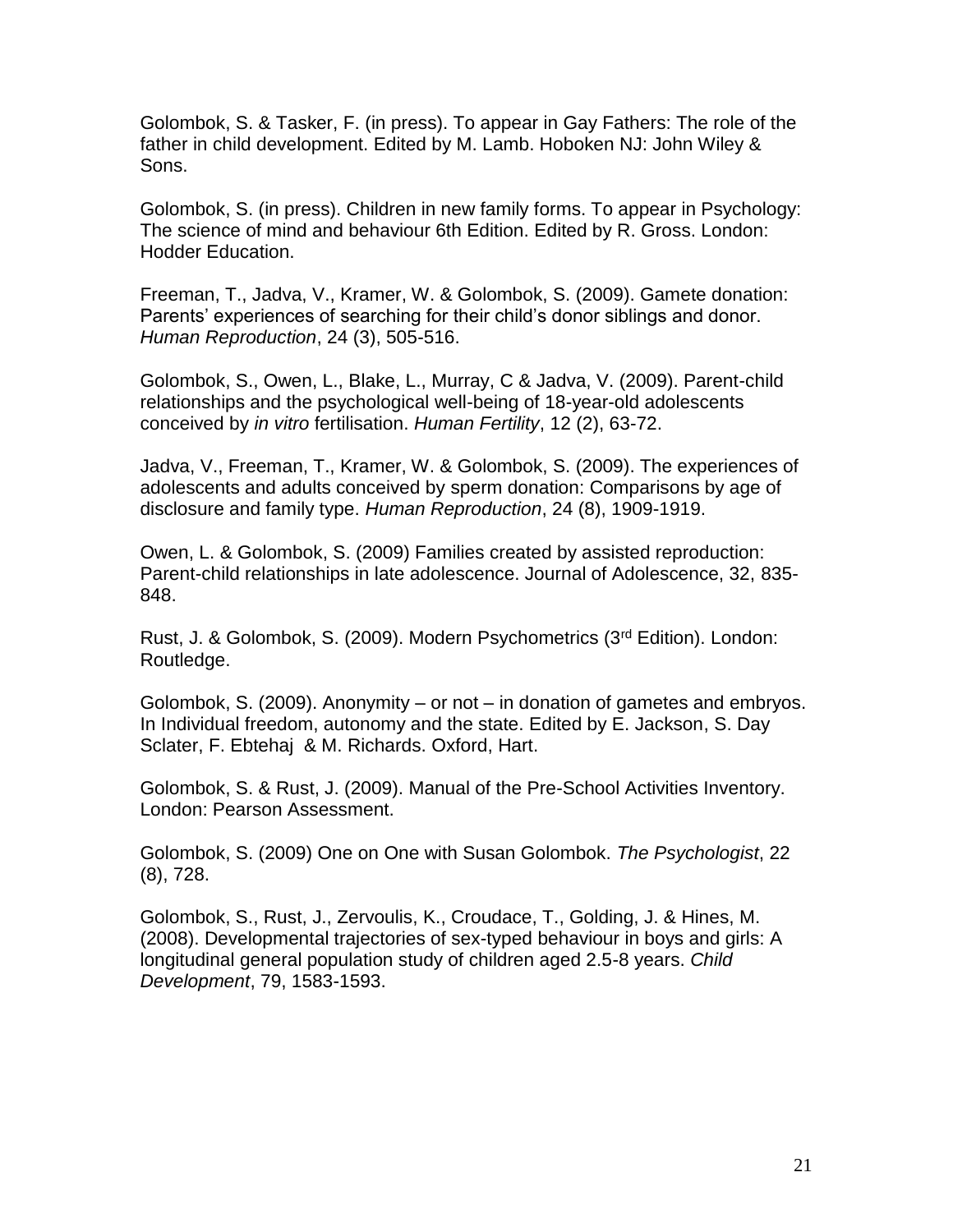Golombok, S. & Tasker, F. (2008). Do parents influence the sexual orientation of their children? Findings from a longitudinal study of lesbian families. *Developmental Psychology*, 32 (1), 3-11. Reprinted in Parents and Children. Series on The Family, Law and Society. Edited by A. Bainham. Aldershot: Ashgate Publishing.

Golombok, S. (2008). Lesbian and gay parenting: What really matters for the psychological wellbeing of the child? Integrating diversity. Edited by Lord Justice Thorpe & S. Singer. Bristol: Jordans Publishing.

Rust, J., Derogatis, L., Golombok, S. & Rodenberg, C. (2008). Manual of the Profile of Female Sexual Function (PFSF). Cincinnati: Procter & Gamble Pharmaceuticals.

### **Dr Claire Hughes**

Ensor, R. & Hughes, C. (in press). With a little help from my friends: Maternal social support, via parenting, promotes willingness to share in preschoolers born to young mother. To appear in *Infant and Child Development.*

Ensor, R., Spencer, D. & Hughes, C. (in press). 'You feel sad?' Emotion Understanding Mediates Predictors of Prosocial Behaviour: Findings from 2-to 4 years. To appear in *Social Development.*

Astington, J.W. & Hughes, C. (in press). Theory of Mind: Self-Reflection and Social Understanding. To appear in Oxford Handbook of Developmental Psychology. Edited by P.D. Zelazo. Oxford: OUP.

Hughes, C. & Ensor, R. (in press). Do Early Social Cognition and Executive Function Predict Individual Differences in Preschoolers' Prosocial and Antisocial Behavior? To appear in Self and Social Regulation: Exploring the Relations between Social Interaction, Social Cognition and the Development of Executive Functions. Edited by B. Sokol, J. Carpendale, X. Iarocci, U. Muller & Y. Young. Oxford: OUP.

Hughes, C., Ensor, R., Wilson, A. & Graham, A. (in press). Tracking Executive Function Across the Transition to School: A Latent Variable Approach. To appear in *Developmental Neuropsychology.*

Hughes, C. Mark, A., Ensor, R. & Lecce, S. (in press). A Longitudinal Study of Conflict and Inner State Talk in Children's Conversations with Mothers and Younger Siblings. To appear in *Social Development.*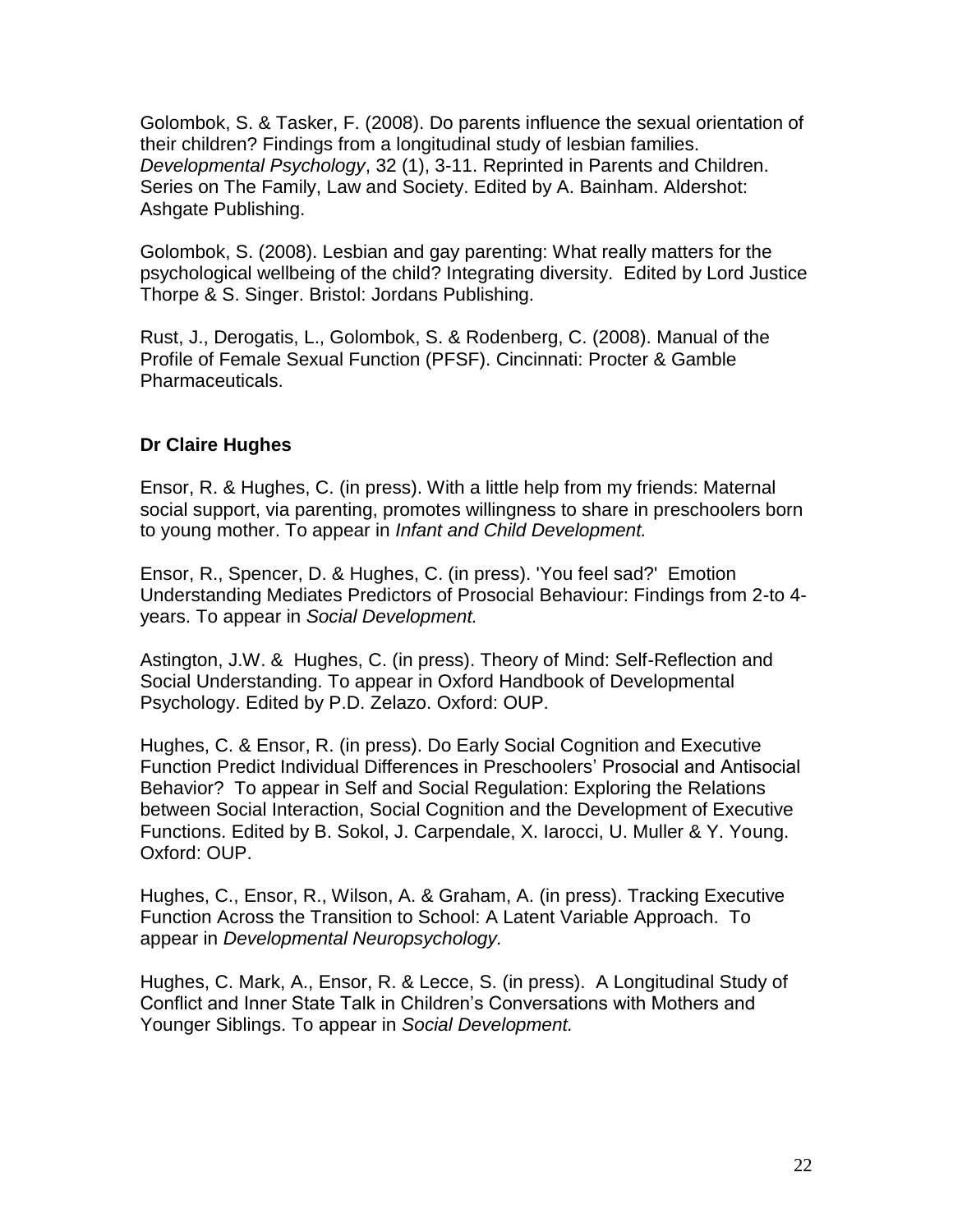Lecce, S. & Hughes, C. (in press). "The Italian Job"?: Comparing theory of mind performance in British and Italian children. To appear in *British Journal of Developmental Psychology.*

Hughes, C. & Ensor, R. (2009). How do families help or hinder the emergence of early executive function. *New directions for Child and Adolescent Development.* Special Issue on Social Interaction and the Development of Executive Function, 123, 35-50

Hughes, C. & Ensor, R. (2009). Independence and Interplay Between Maternal and Child Risk Factors for Preschool Problem Behaviors? *International Journal of Behavioral Development,* 33, 1-11.

Hughes, C. (2008). State-of-Science Review: Conduct Disorder and Antisocial Behaviour in the Under Fives. In UK Government's Foresight Project on Mental Capital and Wellbeing*.*

Hughes, C. & Ensor, R (2008). Social cognition and disruptive behaviour disorders in young children: families matter. In Social cognition and developmental psychopathology*.* Edited by C. Sharp, P. Fonagy & I. Goodyer. Oxford: OUP, pp115-140.

Ensor, R. & Hughes, C. (2008). Content or Connectedness? Mother-Child Talk and Early Social Understanding. *Child Development,* 79, 201-216.

Hughes, C. & Ensor, R. (2008). Does Executive Function Matter for Preschoolers' Problem Behaviors? *Journal of Abnormal Child Psychology, 36*, 1- 14.

#### **Humera Iqbal**

Iqbal, H., Bolognani, M., Haider, E. & Sabri, Z. (in press). 101 damnations: British Pakistanis, British cinema and sociological mimicry. To appear in *South Asian Popular Culture*.

#### **Dr Vasanti Jadva**

Jadva, V., Freeman, T., Kramer, W. & Golombok, S. (2009). The experiences of adolescents and adults conceived by sperm donation: Comparisons by age of disclosure and family type. *Human Reproduction*, 24, 1909-1919.

Freeman, T., Jadva, V., Kramer, W. & Golombok, S. (2009). Gamete donation: parents' experiences of searching for their child's donor siblings and donor. *Human Reproduction* 24, 505-516.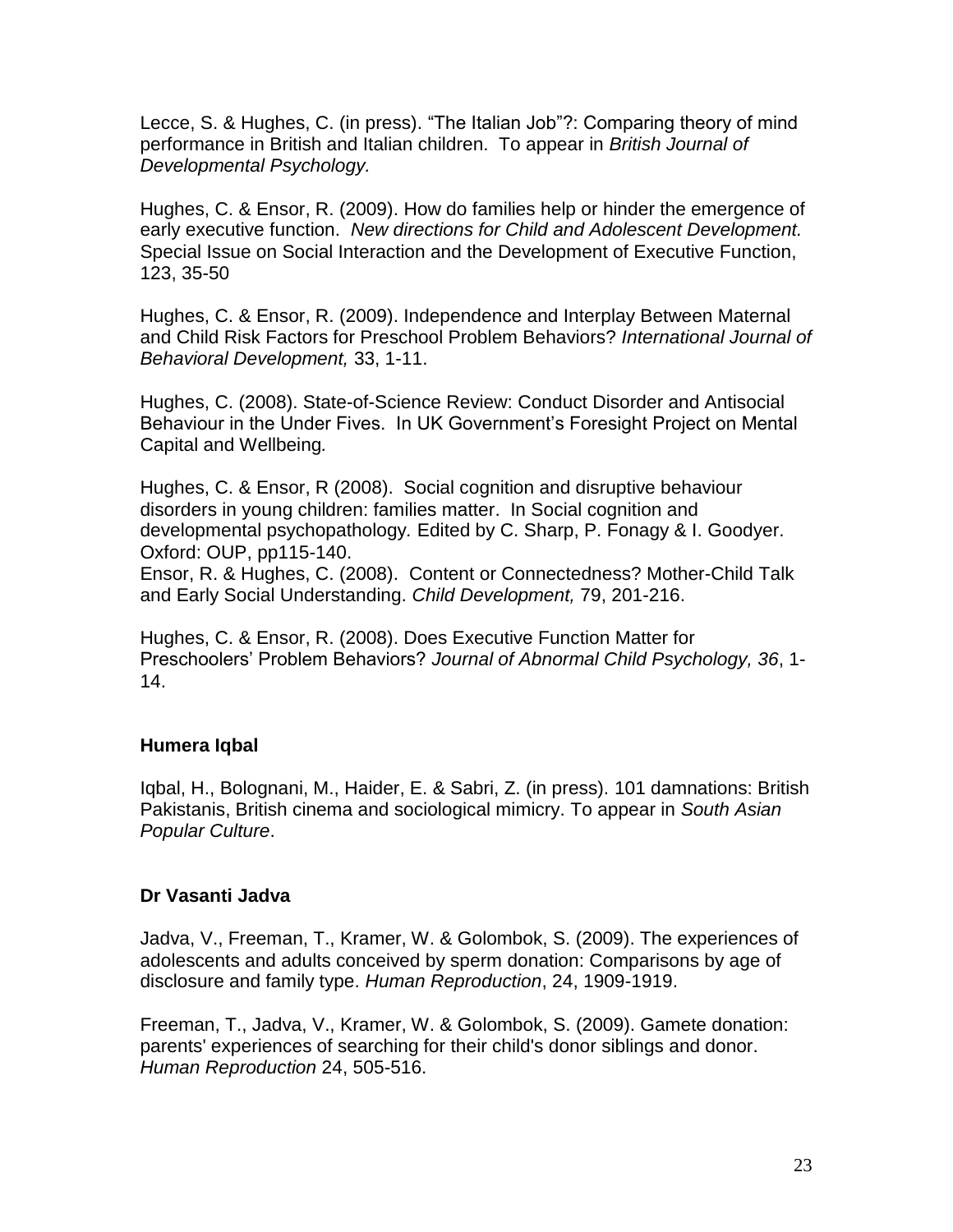Golombok, S., Owen, L., Blake, L., Murray, C. & Jadva, V. (2009) Parent-Child Relationships and the Psychological Well-Being of 18-year-old Adolescents conceived by IVF. *Human Fertility*, 12, 63-72.

#### **Alex Marks**

Hughes, C. Marks, A., Ensor, R. & Lecce, S. (in press). A Longitudinal Study of Conflict and Inner State Talk in Children's Conversations with Mothers and Younger Siblings. To appear in *Social Development.*

### **Professor Martin Richards**

Richards, M.P.M., Hunt, A. & Laurie, G. (2009, in press). UK Biobank Ethics and Governance Council: an exercise in added value. In Principles and Practice in Biobank Governance. Edited by J. Kaye and M. Stranger. Aldershot: Ashgate.

Corrigan, O., McMillan, J., Liddell, K., Richards, M.P.M. & Weijer, C. (eds.) 2009. The Limits of Consent: a socio-ethical approach to human subject research in medicine. Oxford: OUP.

Day-Sclater, S., Ebtehaj, F., Jackson, E. & Richards, M.P.M. (eds.) 2009. Regulating Autonomy: Sex, Reproduction and Families. Oxford: Hart Publishing.

Ponder, M., Statham, H., Hallowell, N. & Richards, M.P.M. (2009). Is consent sufficient? A case study of qualitative research with men with intellectual disabilities. In The Limits of Consent: a socio-ethical approach to human subject research in medicine. Edited by O. Corrigan, J. McMillan, K. Liddell, M.P.M. Richards & C. Weijer. Oxford: OUP.

Liddell, K. & Richards, M.P.M. (2009) Consent and beyond: some conclusions. In The Limits of Consent: a socio-ethical approach to human subject research in medicine. Edited by O. Corrigan, K. Liddell, J. McMillan, M. Richards & C. Weijer. Oxford: OUP.

Richards, M.P.M. (2009). Which children can we choose? Boundaries of reproductive autonomy. In Regulating Autonomy: Sex, Reproduction and Families. Edited by S. Day-Sclater, F. Ebtehaj, E. Jackson & M.P.M. Richards. Oxford. Hart Publishing.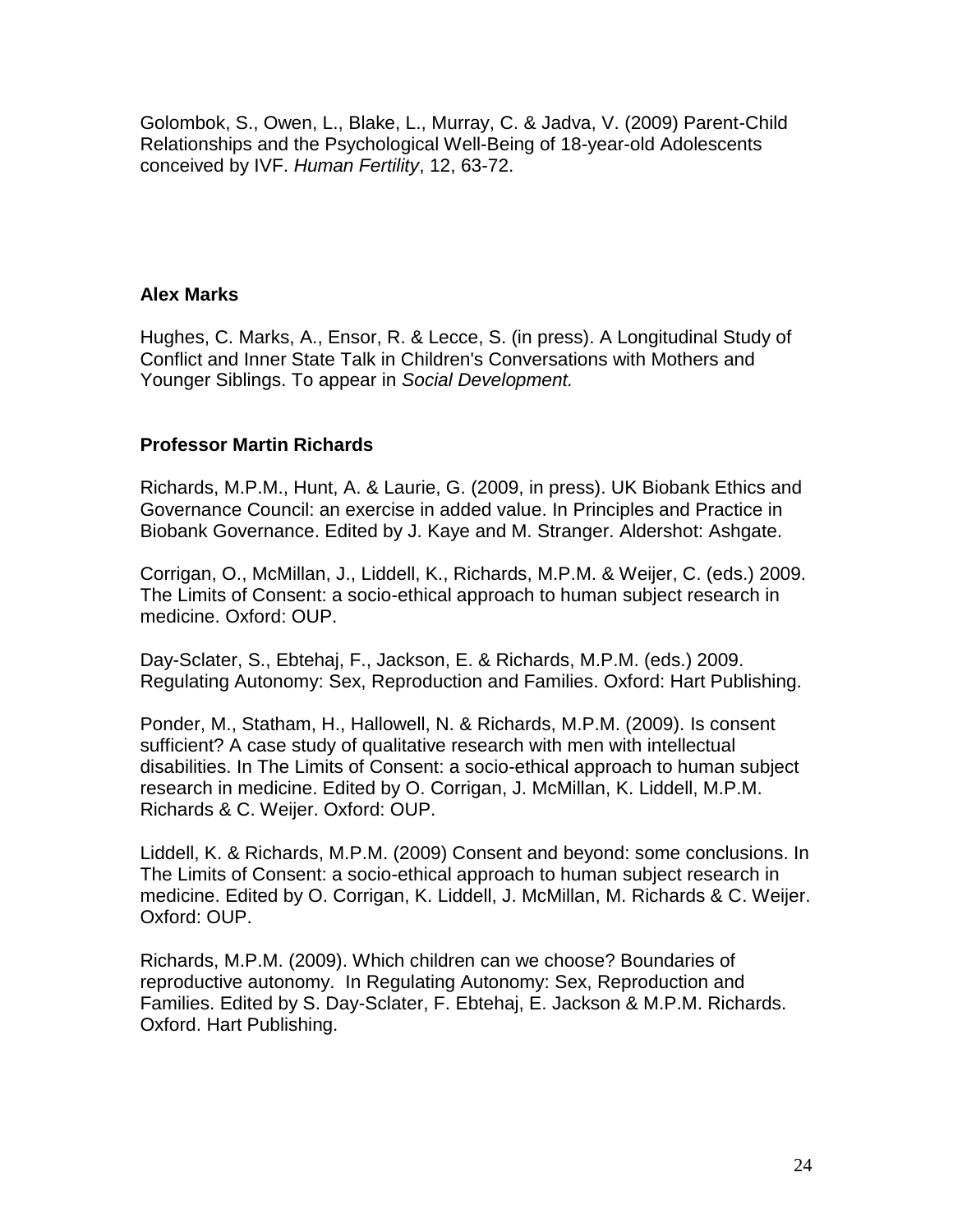### **Dr Claire Snowdon**

Hallowell, N., Cooke, S., Crawford, G., Lucassen, A., Parker, M. & Snowdon, C. (in press). An investigation of patients' motivations for their participation in genetics-related research. To appear in Journal of Medical Ethics*.*

Berrington, J.E., Snowdon, C. & Fenton, A.C. Parents' responses to neonatal research involving venepuncture: insights gained from two linked research studies. Paper submitted to *Pediatrics*.

Snowdon, C., Harvey, S., Brocklehurst, P., Tasker, R., Ward Platt, M., Allen, E., & Elbourne, D. BRACELET Study: surveys of mortality in UK neonatal and paediatric intensive care trials. Paper submitted to *Archives of Disease in Childhood*.

Snowdon, C., Harvey, S., Elbourne, D., Tasker, R., Ward Platt, M. & Brocklehurst, P. (2009). Mortality rates and randomised controlled trials: A UK neonatal and paediatric intensive care survey (the bracelet study). RCPCH Abstracts: Emergency medicine and intensive care joint session, *Archives of Disease in Childhood,* 94: A46-A48. (Abstract)

Snowdon, C., Elbourne, D. & Garcia, J. (2009). The decision to refuse consent to participation in a clinical trial: does a double standard exist? In The Limits of Consent: A socio-ethical approach to human subject research in medicine. Edited by O. Corrigan, J. McMillan, K. Liddell, M. Richards & C. Weijer, Oxford: OUP.

### **Helen Statham**

Statham, H & Dimavicius, J. (in press). Caring for women during prenatal diagnosis: personal perspectives from the UK. To appear in Ethical aspects of prenatal diagnosis, edited by E. Hildt & T. Fischmann, London: Springer.

Statham, H., Ponder, M., Hallowell, N., Richards, M. & Raymond, F.L. A family perspective of the value of a diagnosis for Intellectual Disability: experiences from a genetic research study. Submitted to *the British Journal of Learning Disability*.

Fisher, J. & Statham, H. (2009). Parental Reaction to Prenatal Diagnosis and Subsequent Bereavement. In Chapter 18 Fetal medicine: basic science and clinical practice. Edited by C.Rodeck and M. Whittle. Churchill Livingstone: Elsevier, pp234-242.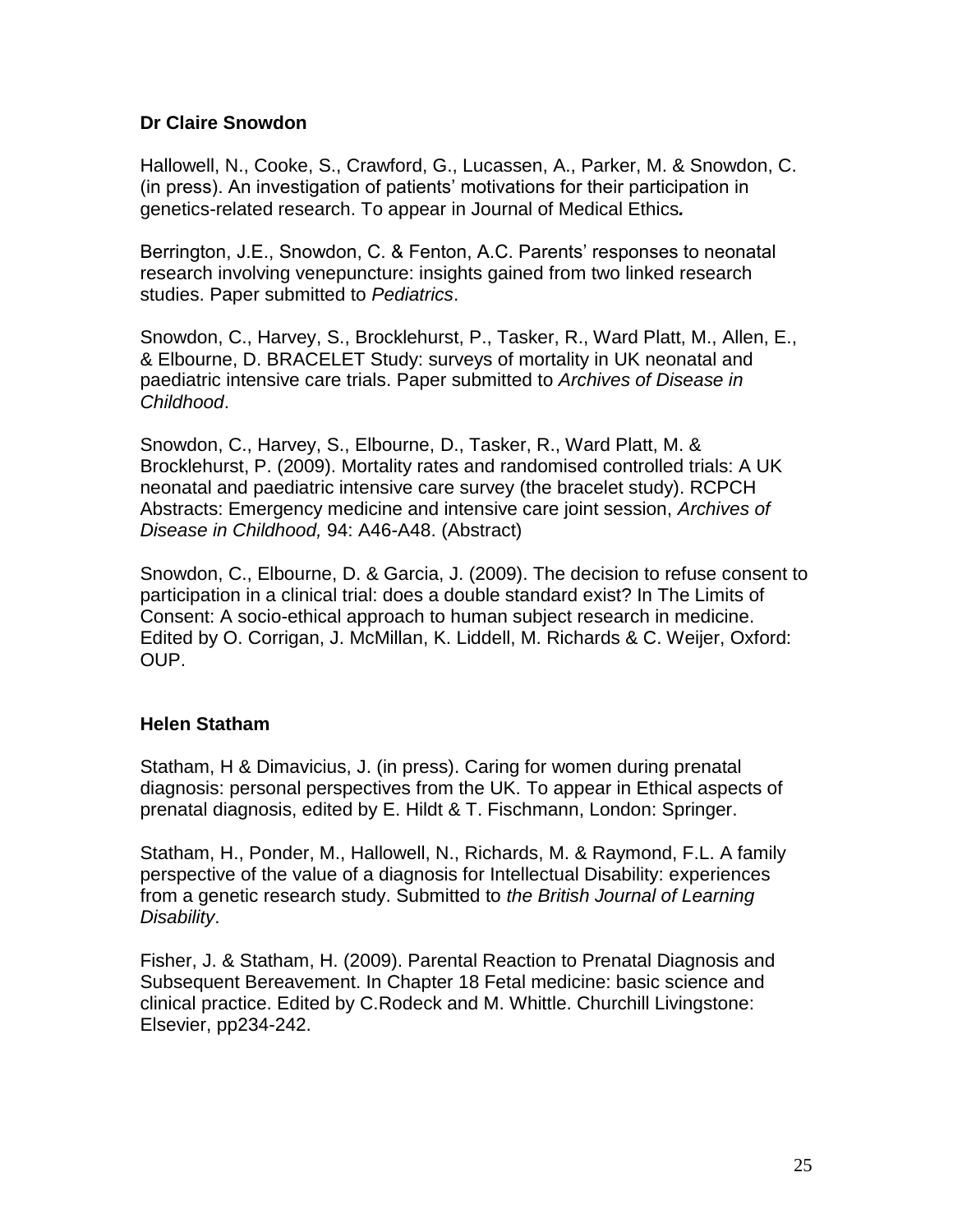Ponder, M., Statham H., Hallowell N. & Richards M.P.M. (2009). Is consent sufficient? A case study of qualitative research with men with Intellectual Disabilities*.* In The Limits of Consent: A socio-ethical approach to human subject research in medicine. Edited by O. Corrigan, J. McMillan, K. Liddell, M. Richards & C. Weijer. Oxford: OUP, pp171-184.

Ponder, M., Statham, H., Hallowell, N., Moon, J.A., Richards, M. & Raymond, F.L. (2008).

Genetic research on rare familial disorders: consent and the blurred boundaries between clinical service and research. *Journal of Medical Ethics*, 34: 690-694.

Graham, R., Rankin, J., Statham, H. & Robson, S. (2008). Provision of late termination of pregnancy and feticide: results from a survey of UK fetal medicine consultants (Abstract). *Archives of Disease in Childhood Fetal Neonatal* 93(suppl 1): Fa40.

Statham H. & Dimavicius J. (2008). *Ethics of care in prenatal diagnosis: implications of variations in law, policy and practice in EDIG countries*. In The Janus Face of Prenatal Diagnostics. A European Study bridging Ethics, Psychoanalysis and Medicine, edited by M Leuzinger-Bohleber, E-M Engels & J Tsiantis. Karnac: London pp45-60.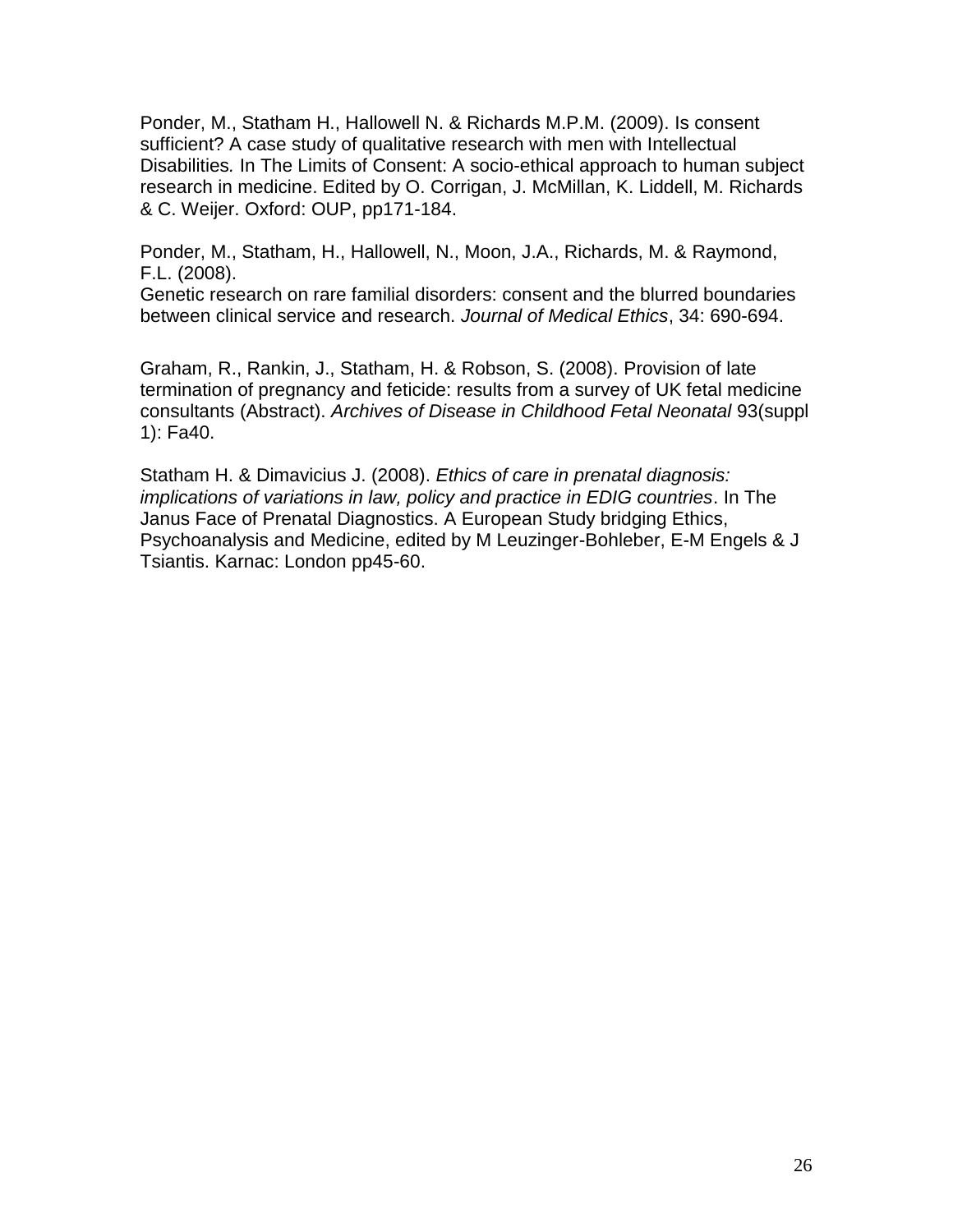### **Current Grants held by CFR members**

### **XJAG/038**

Grant holder: Dr Gail Ewing Investigators: Dr Gail Ewing Title: Development of an assessment tool for evaluation of care and support at the end of life. Sponsor: Dimbleby Foundation Period: January 2009 – April 2010 Amount: £38,859

## **XJAG/037**

Grant holder: Prof. Susan Golombok (PI), Dr Tabitha Freeman, Dr Vasanti Jadva, Dr Shirlene Badger, Helen Statham & Professor Martin Richards Investigator: To be appointed Title: Redefining families: Bioethics, assisted reproduction and emerging family forms. Sponsor: Wellcome Trust Period: 1/4/2009 – 31/3/2014 Amount: £358,310

## **XJAG/036**

Grant holder: Dr Rosie Ensor Investigator: Dr Rosie Ensor Title: Post-doctoral Fellowship Sponsor: British Academy Period: November 2008 – October 2011 Amount: £272,845

# **XJAG/**

Grant holder: Professor Susan Golombok Investigator: Humera Iqbal Title: Doctoral Fellowship Sponsor: Laura Ashley Foundation Period: October 2008 – September 2011 Amount: £58,000

# **XJAG/034**

Grant holder: Prof. Susan Golombok (PI), Professor John Rust & Dr Tim Croudace Investigator: Dr Jon Heron Title: Psychometric statistics and measurement bias Sponsor: ESRC Period: January 2008 – September 2009 Amount: £98,351